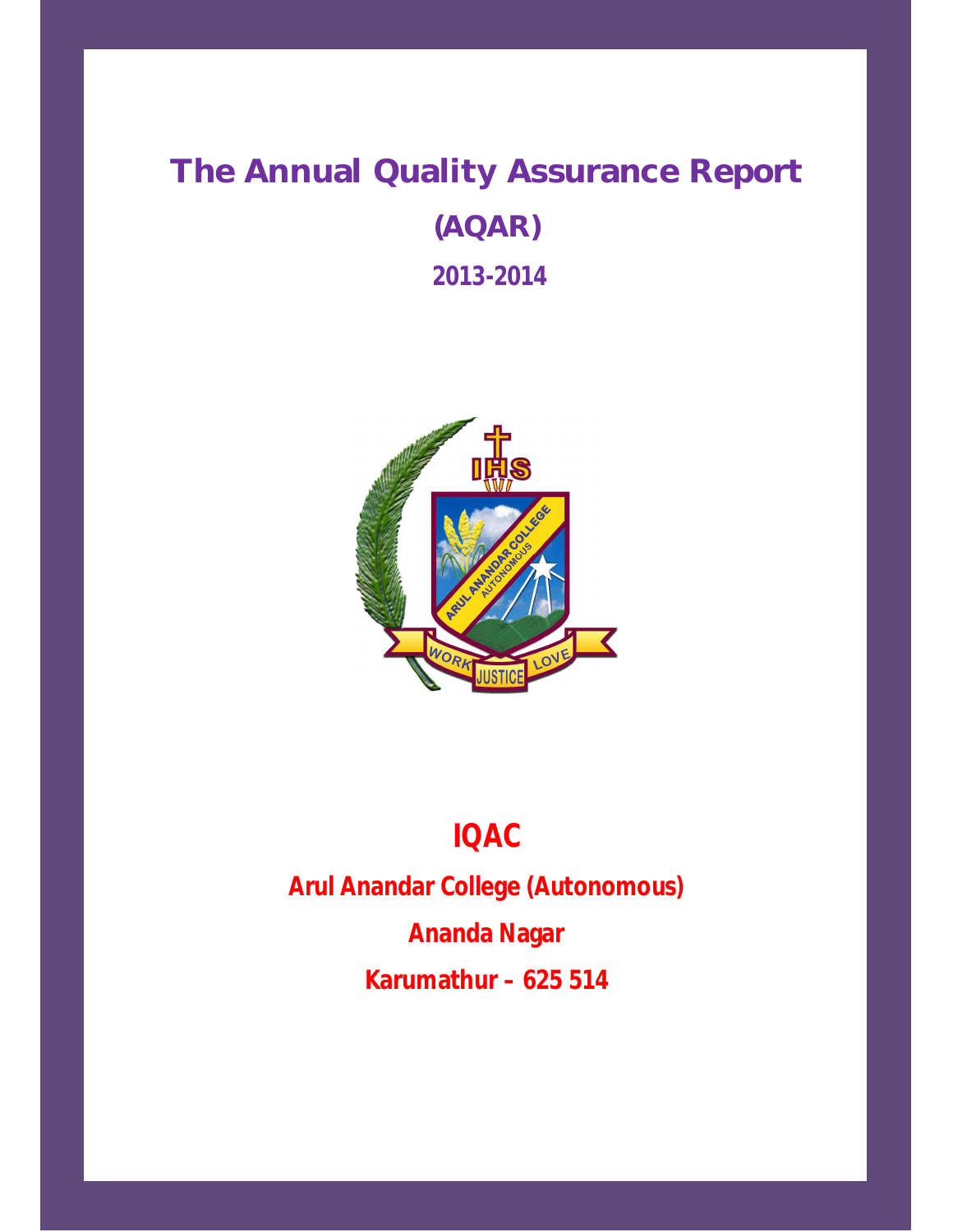## **Annual Quality Assurance Report (AQAR) of the IQAC 2013-2014**

|     | 1. Details of the Institution       | $Part - A$                  |
|-----|-------------------------------------|-----------------------------|
| 1.1 | Name of the Institution             | <b>ARUL ANANDAR COLLEGE</b> |
| 1.2 | Address Line 1                      | <b>Ananda Nagar</b>         |
|     | Address Line 2                      | <b>Karumathur</b>           |
|     | City/Town                           | <b>Madurai</b>              |
|     | <b>State</b>                        | <b>Tamil Nadu</b>           |
|     | Pin Code                            | 625 514                     |
|     | Institution e-mail address          | Principal_aac@yahoo.com     |
|     | <b>Contact Nos.</b>                 | 04549-287221                |
|     | Name of the Head of the Institution | Fr.Dr.V.Xavier, S.J.        |
|     | Tel. No. with STD Code:             | 04549-287208                |
|     | Mobile:                             | 94447 61101                 |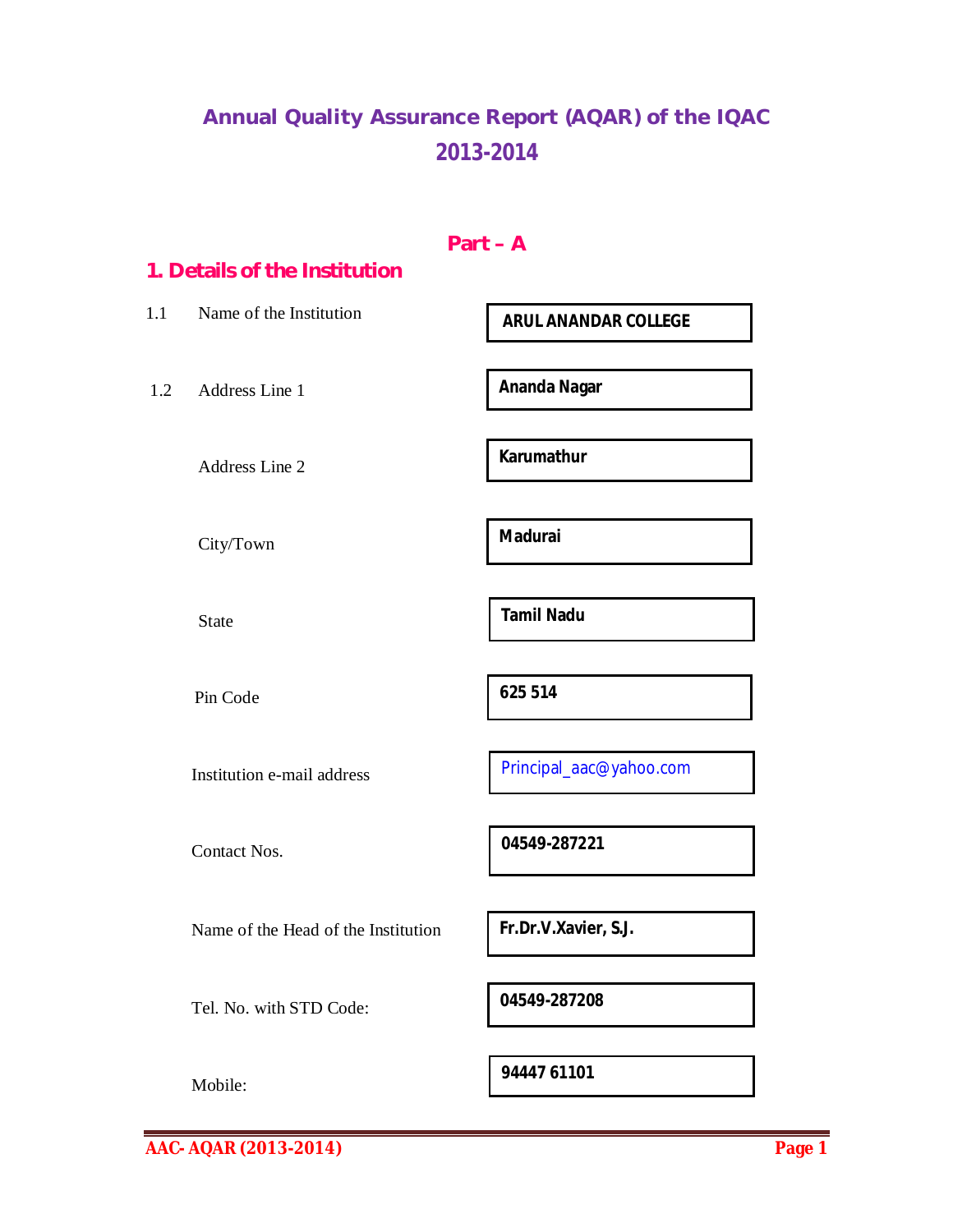| 99420 99740<br>Mobile:<br>IQAC e-mail address:<br>aaciqac@gmail.com | Name of the IQAC Co-ordinator: | Dr.I.Jeyaraj |
|---------------------------------------------------------------------|--------------------------------|--------------|
|                                                                     |                                |              |
|                                                                     |                                |              |
| 1.3<br><b>NAAC Track ID</b><br><b>TNCOGN 10124</b>                  |                                |              |
| (For ex. MHCOGN 18879)                                              |                                |              |
| Ec/66/RAR/147<br><b>NAAC Executive Committee</b><br>1.4             |                                |              |
| Dated: 21.02.2014<br>No. & Date:                                    |                                |              |

1.5 Website address: www.aactni.edu.in

Web-link of the AQAR:

http://www.aactni.edu.in/iqac/AAC\_AQAR(2013-2014).pdf

#### 1.6 Accreditation Details

| <b>Sl. No.</b> | <b>Cycle</b> | Grade               | <b>CGPA</b> | <b>Year of</b><br><b>Accreditation</b> | <b>Validity</b><br><b>Period</b> |
|----------------|--------------|---------------------|-------------|----------------------------------------|----------------------------------|
|                | $1st$ Cycle  | <b>Five</b><br>Star |             | 2001                                   | 5 years                          |
| $\overline{2}$ | $2nd$ Cycle  | A                   | 3.52        | 2008                                   | 5 years                          |
| 3              | $3rd$ Cycle  | A                   | 3.66        | 2014                                   | 5 years                          |

1.7 Date of Establishment of IQAC

14/06/2004

1.8 AQAR for the year 2013-2014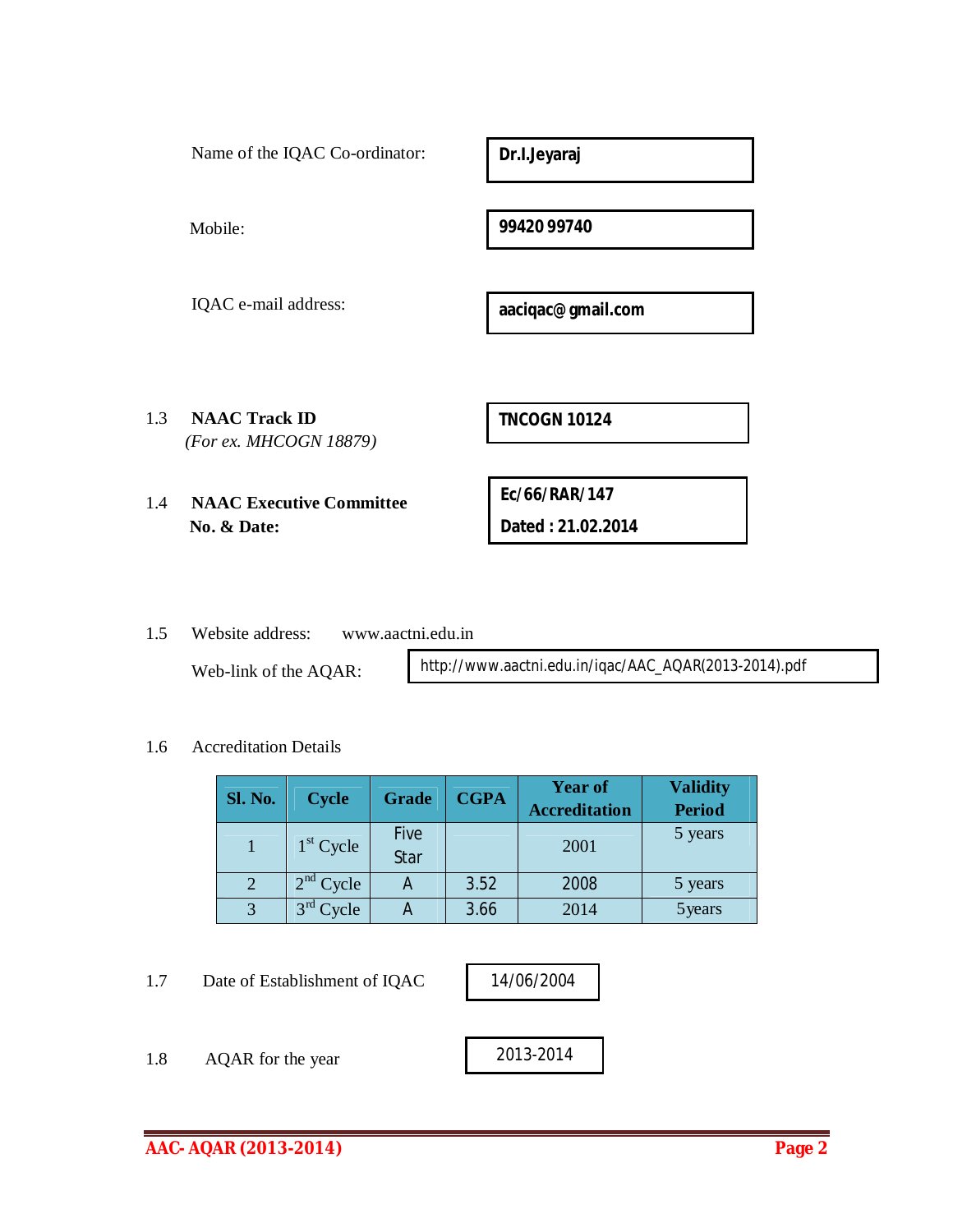1.9 Details of the previous year's AQAR submitted to NAAC after the latest Assessment and Accreditation by NAAC

## **AQAR 2012-13 Submitted to NAAC on 26/09/2013**

## **(NAAC Peer Team visited for -3 rd Cycle of Reaccreditation from 12th Feb 2014 to 14 th Feb 2014)**

#### 1.10 Institutional Status

| University                                                                                            | Central<br><b>State</b> | Deemed                                                 | Private        |
|-------------------------------------------------------------------------------------------------------|-------------------------|--------------------------------------------------------|----------------|
| <b>Affiliated College</b>                                                                             | Yes                     | N <sub>o</sub>                                         |                |
| <b>Constituent College</b>                                                                            | Yes                     | N <sub>o</sub>                                         |                |
| Autonomous college<br>of UGC                                                                          | Yes                     | N <sub>0</sub>                                         |                |
| <b>Regulatory Agency</b><br>approved Institution<br>Institution<br>(eg. AICTE, BCI,<br>MCI, PCI, NCI) | Yes                     | N <sub>o</sub>                                         |                |
| Type of Institution                                                                                   | Co-education            | Men                                                    | Women          |
|                                                                                                       | Urban                   | <b>Rural</b>                                           | Tribal         |
| <b>Financial Status</b>                                                                               | Grant-in-aid            | UGC2(f)                                                | <b>UGC 12B</b> |
| <b>Grant-in-aid + Self Financing</b>                                                                  |                         | <b>Totally Self-financing</b>                          |                |
| Type of Faculty/Programme<br>1.11                                                                     |                         |                                                        |                |
| <b>Science</b><br><b>Arts</b>                                                                         | <b>Commerce</b>         | Law                                                    | PEI (Phys Edu) |
| TEI (Edu)<br>Engineering                                                                              |                         | Health Science<br><b>Management</b>                    |                |
| Others (Specify)                                                                                      |                         | Food Science and Technology - UGC Innovative Programme |                |
| AAC-AQAR (2013-2014)                                                                                  |                         |                                                        | Page 3         |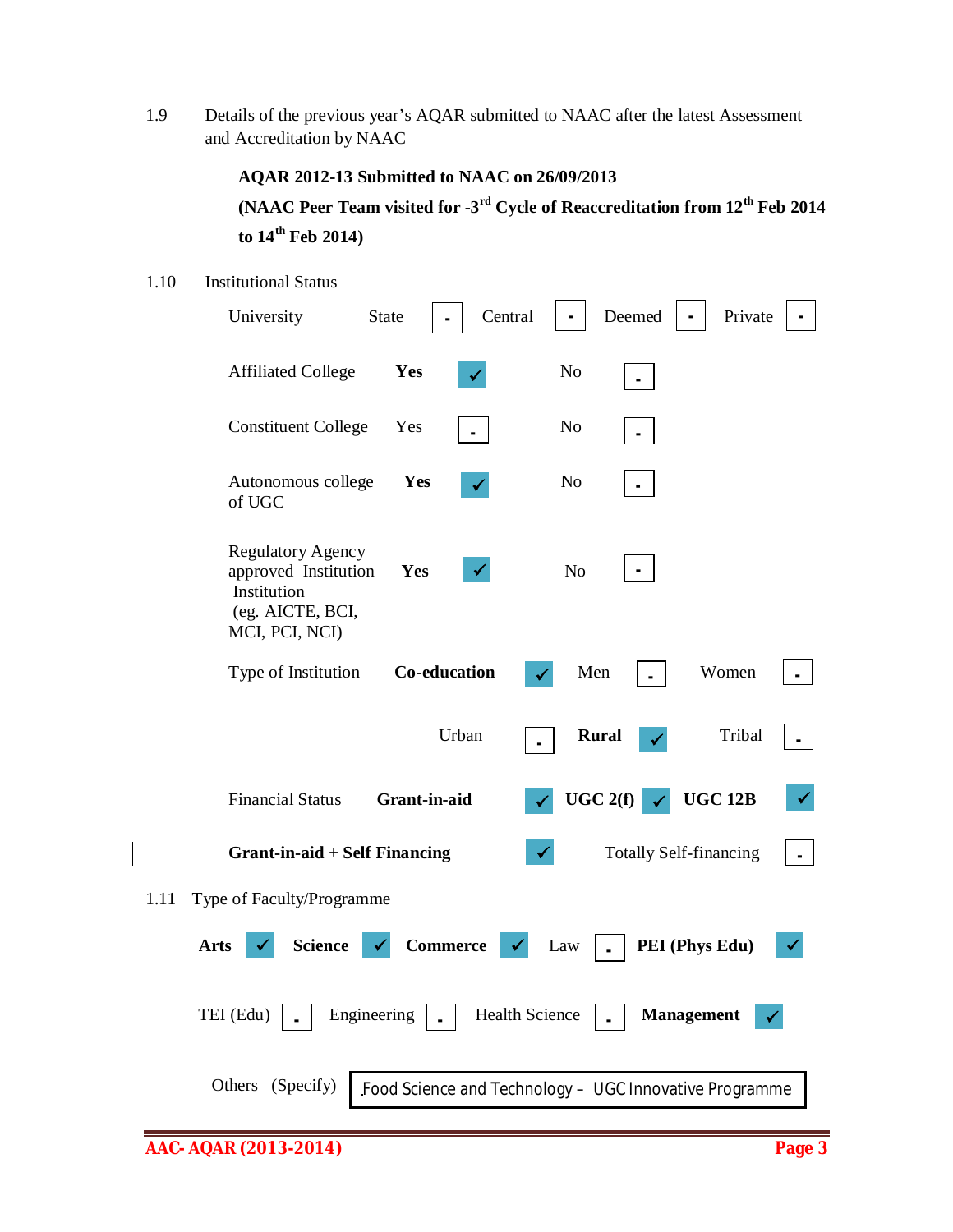1.12 Name of the Affiliating University *(for the Colleges)*

Madurai Kamaraj University

1.13 Special status conferred by Central/ State Government -- UGC/CSIR/DST/DBT/ICMR etc



## **2. IQAC Composition and Activities**

| 2.1 | No. of Teachers                       |                  |
|-----|---------------------------------------|------------------|
| 2.2 | No. of Administrative/Technical staff | $\overline{1}$   |
| 2.3 | No. of students                       | $\overline{2}$   |
| 2.4 | No. of Management representatives     | $2 \overline{ }$ |
| 2.5 | No. of Alumni                         |                  |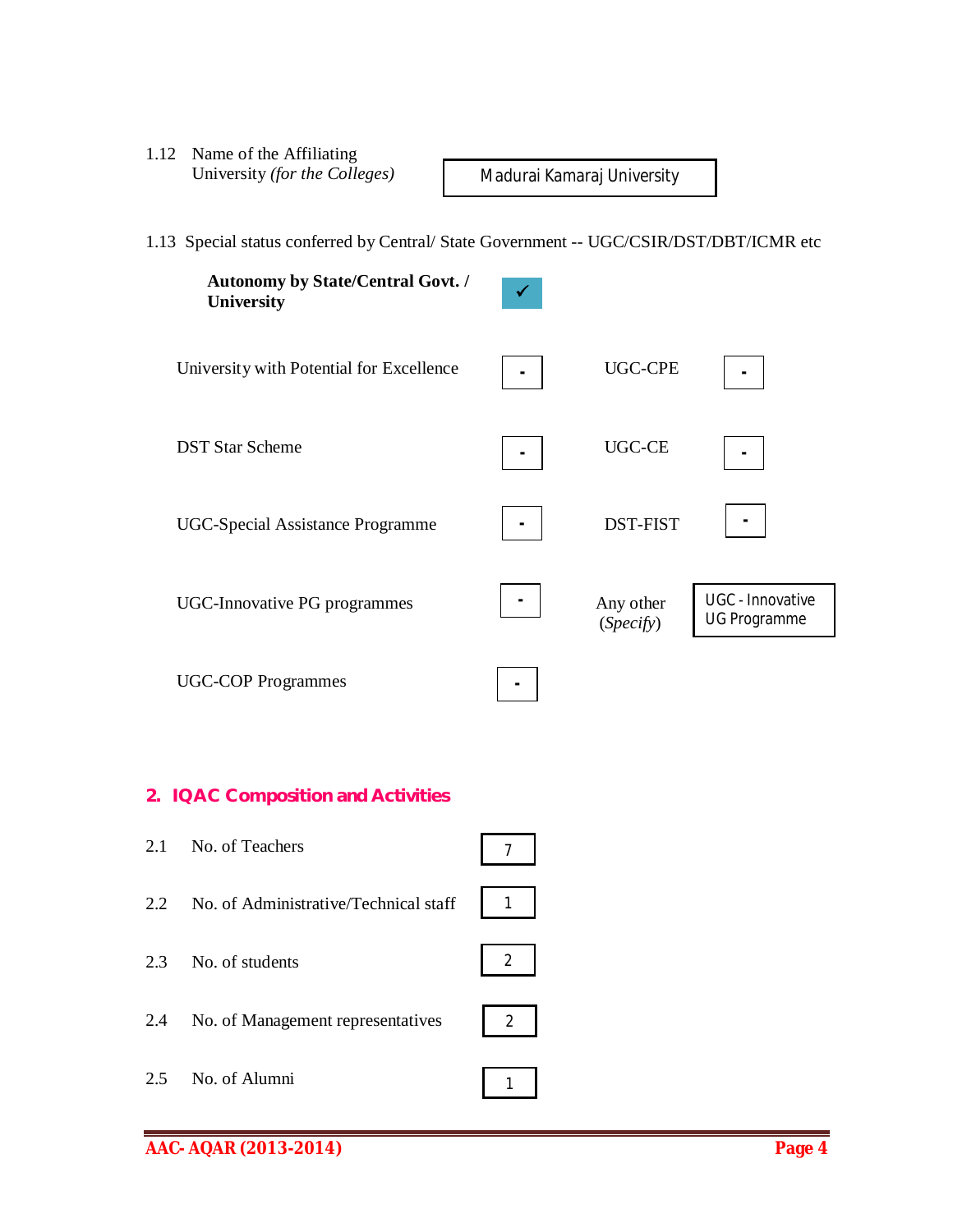| 2.6  | No. of any other stakeholder and<br>community representatives             | 1                                                        |
|------|---------------------------------------------------------------------------|----------------------------------------------------------|
| 2.7  | No. of Employers/ Industrialists                                          |                                                          |
| 2.8  | No. of other External Experts                                             |                                                          |
| 2.9  | Total No. of members                                                      | 15                                                       |
| 2.10 | No. of IQAC meetings held                                                 | 4                                                        |
| 2.11 | No. of meetings with various stakeholders : No.                           | 4<br>Faculty                                             |
|      | Non-Teaching Staff                                                        | Students<br>Alumni<br>Others                             |
| 2.12 | Has IQAC received any funding from<br>UGC during the year?                | N <sub>o</sub><br>Yes                                    |
|      | If yes, mention the amount                                                | 3 Lakhs                                                  |
| 2.13 | Seminars and Conferences (only quality related)                           |                                                          |
|      | (i) No. of Seminars/Conferences/ Workshops/Symposia organized by the IQAC |                                                          |
|      | <b>Total Nos.</b><br>International<br>2                                   | National<br><b>Institution Level</b><br>State<br>2       |
|      | <b>Research and Consultancy</b><br>(ii) Themes                            | Internalisation of Vision and Mission of the Institution |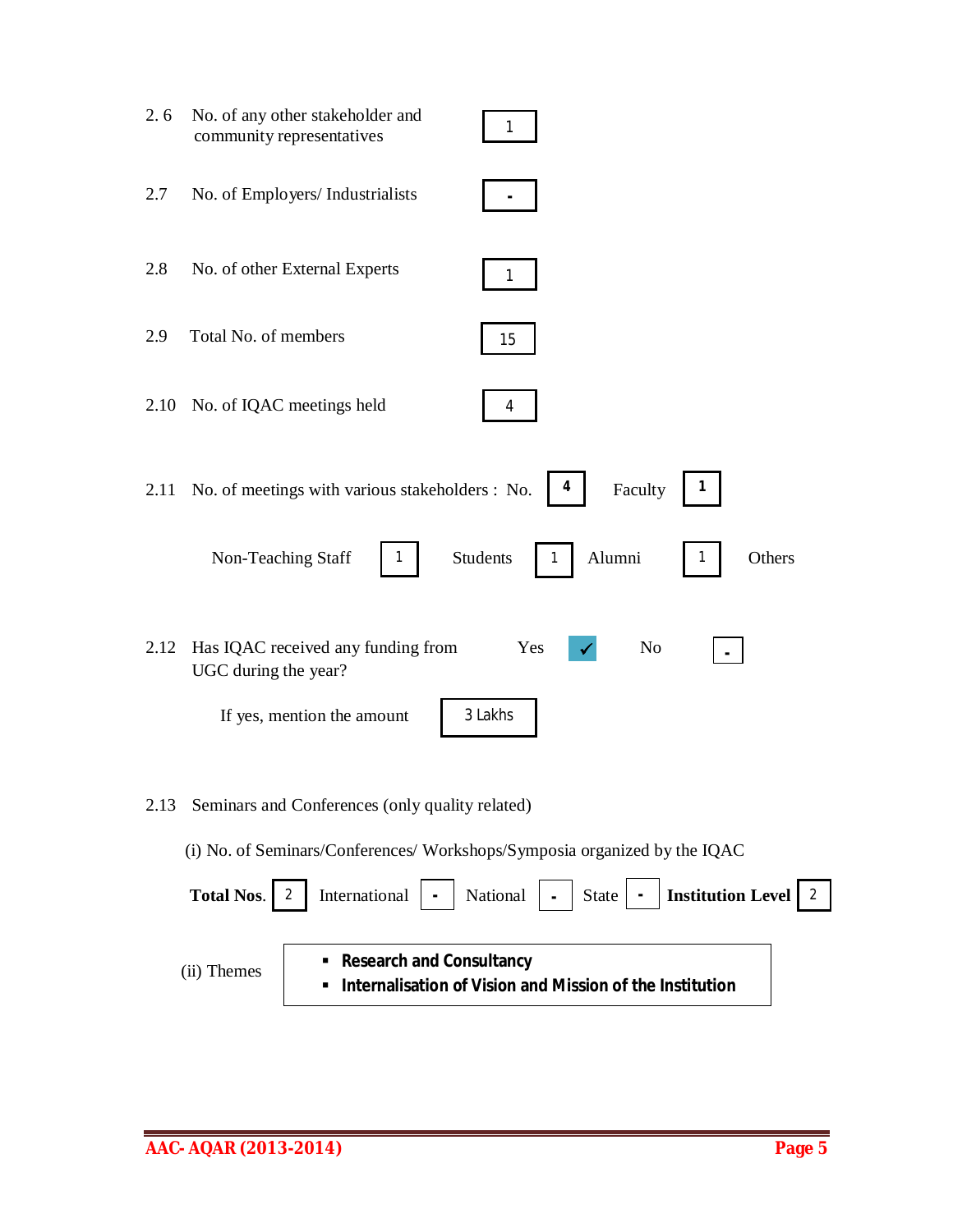#### 2.14 Significant Activities and contributions made by IQAC

- Prepared the institution for NAAC visit which was held during  $12<sup>th</sup>$ ,  $13^{th}$  & 14<sup>th</sup> Feb 2014.
- Released two issues of IQAC News letter.
- Orientation Programmes for Teaching and Non Teaching staff.
- **EXECUTE:** Leadership training for students secretaries.
- **Staff Evaluation by Students.**
- Documentation of all the activities of the college and departments.

## 2.15 Plan of Action by IQAC/Outcome

 The plan of action chalked out by the IQAC in the beginning of the year towards quality enhancement and the outcome achieved by the end of the year \*

| <b>Plan of Action</b>                                                    | <b>Achievements</b>                                                                       |
|--------------------------------------------------------------------------|-------------------------------------------------------------------------------------------|
| • Institutional preparation for<br><b>NAAC</b> Peer Team Visit.          | Obtained 'A' grade with CGPA of<br>3.66 in the 3 <sup>rd</sup> cycle.<br>$\blacksquare$ . |
| • Organising Orientation<br>programmes for the staff.                    | <b>Two Orientation Programmes</b><br>$\mathbf{H}^{\prime}$<br>organised for the staff.    |
| Issuing IQAC News letter.<br>п<br>Leadership Training for students.<br>п | • Two Issues of IQAC News letter<br>released.                                             |
|                                                                          | Leadership Training for the<br>٠<br>students secretaries conducted.                       |

\* Academic Calendar of 2013-2014 is attached as Annexure - I.

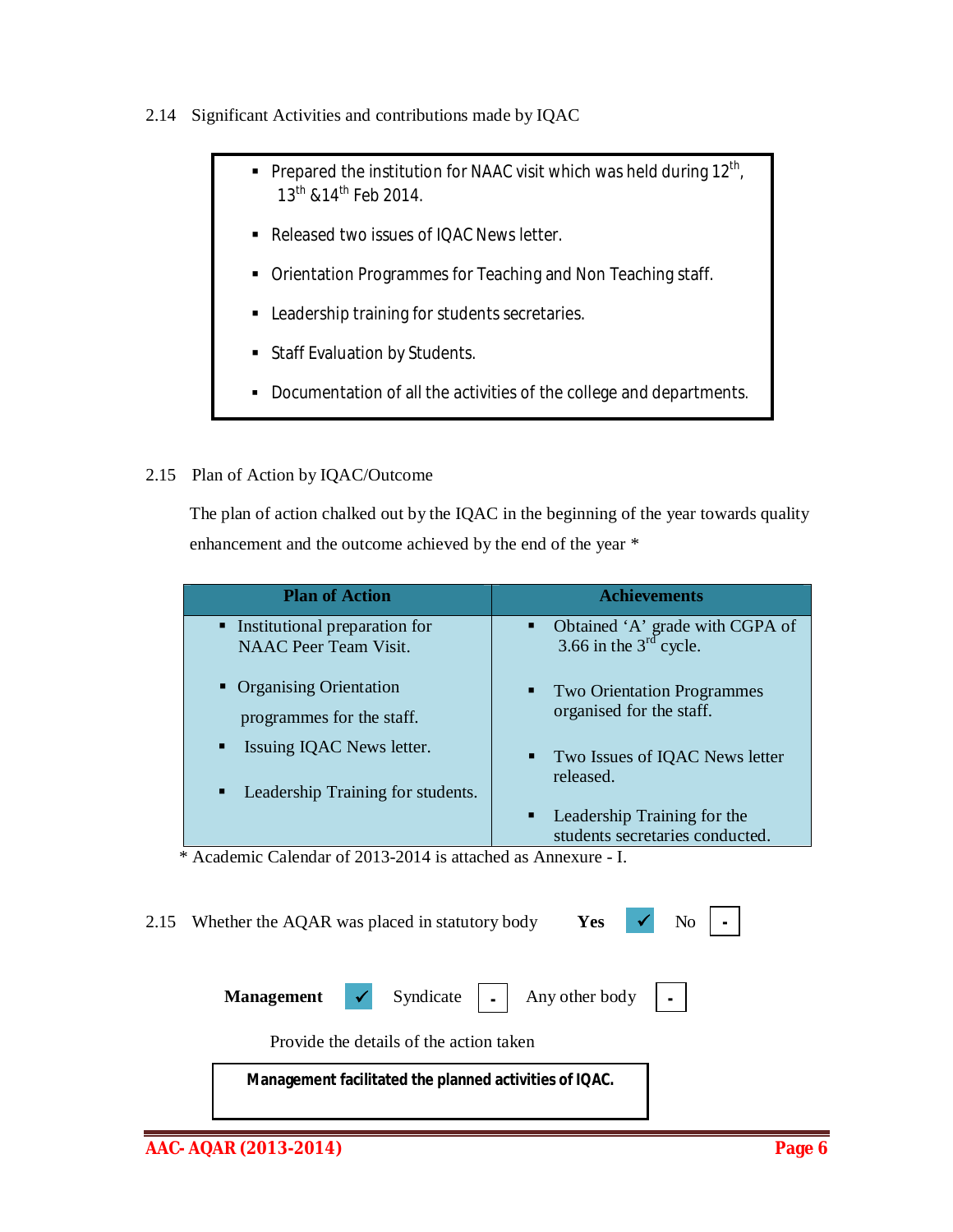## **Part – B**

## **Criterion – I**

## **1. Curricular Aspects**

## **1.1 Details about Academic Programmes**

| Level of the<br><b>Programme</b> | <b>Number of</b><br>existing<br><b>Programmes</b> | <b>Number of</b><br>programmes<br>added during the<br>year | <b>Number of</b><br>self-financing<br>programmes | <b>Number of</b><br>value added /<br><b>Career</b><br><b>Oriented</b><br>programmes |
|----------------------------------|---------------------------------------------------|------------------------------------------------------------|--------------------------------------------------|-------------------------------------------------------------------------------------|
| PhD                              | $\overline{2}$                                    |                                                            |                                                  |                                                                                     |
| PG                               | 3                                                 |                                                            | 3                                                |                                                                                     |
| <b>UG</b>                        | $\overline{7}$                                    |                                                            | 8                                                | 6                                                                                   |
| PG Diploma                       |                                                   |                                                            |                                                  |                                                                                     |
| Advanced                         |                                                   |                                                            |                                                  |                                                                                     |
| Diploma                          |                                                   |                                                            |                                                  |                                                                                     |
| Diploma                          |                                                   |                                                            |                                                  |                                                                                     |
| Certificate                      |                                                   |                                                            |                                                  |                                                                                     |
| Others                           |                                                   |                                                            |                                                  |                                                                                     |
| <b>Total</b>                     | 13                                                |                                                            | 11                                               | 6                                                                                   |

| $\cdots$<br>Interdisciplinary |  |  |
|-------------------------------|--|--|
| Innovative                    |  |  |

- *<u><u><b> <i><u></u>*</u></u> 1.2 (i) Flexibility of the Curriculum: **CBCS**/Core/Elective option / Open options
	- (ii) Pattern of programmes:

| <b>Pattern</b> | <b>Number of programmes</b> |  |  |  |  |  |
|----------------|-----------------------------|--|--|--|--|--|
| Semester       | 22 : UG-15 PG-6 M.Phil-1    |  |  |  |  |  |
| Trimester      |                             |  |  |  |  |  |
| Annual         | $6 (COC) + 3 (Ph.D)$        |  |  |  |  |  |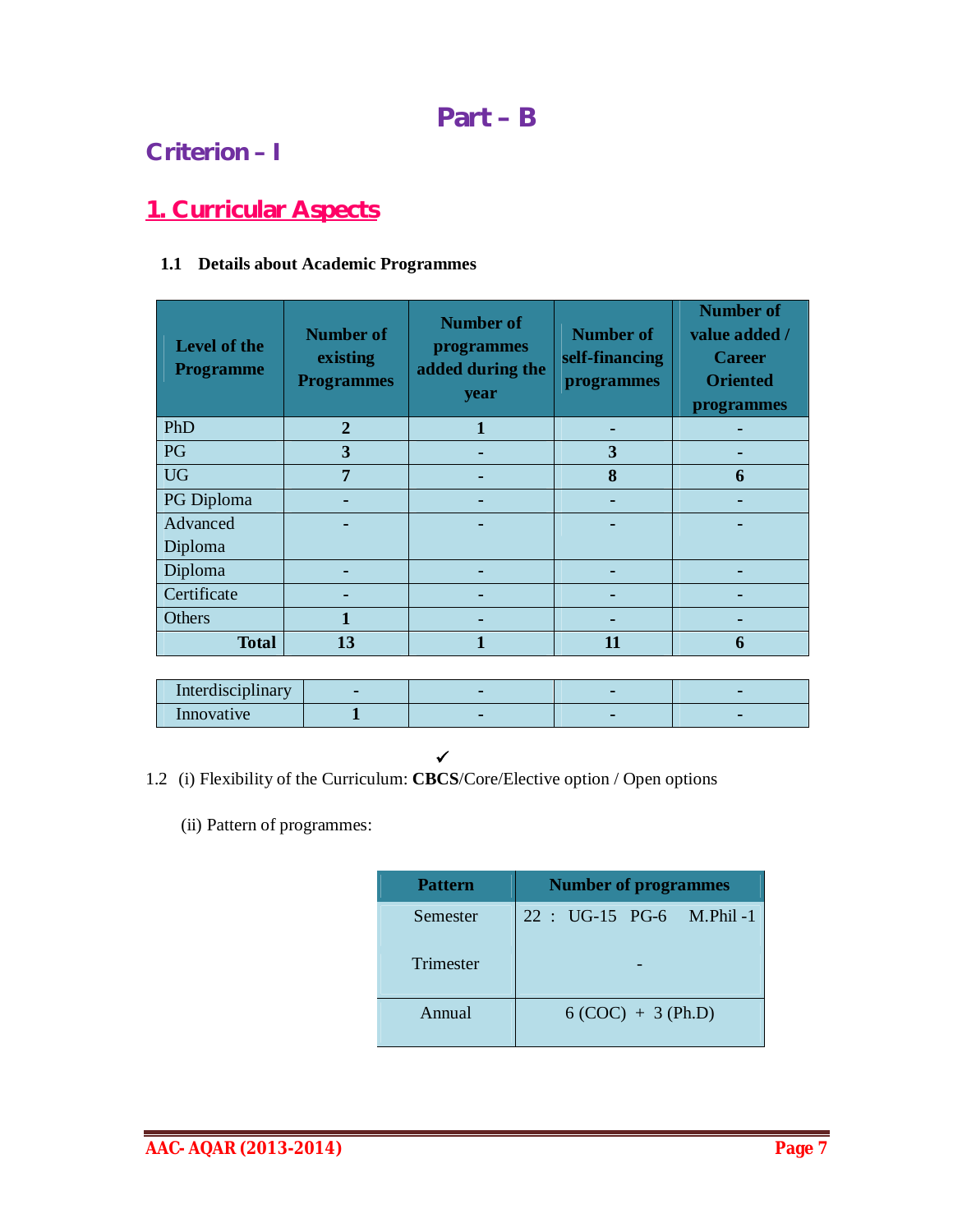| 1.3 Feedback from<br>stakeholders*<br>(On all aspects)                                                                      | Alumni $\checkmark$ |  | <b>Parents </b>   Employers     Students   / |  |  |
|-----------------------------------------------------------------------------------------------------------------------------|---------------------|--|----------------------------------------------|--|--|
| Mode of feedback : Online $\vert \cdot \vert$ Manual $\vert \cdot \vert$ Co-operating schools (for PEI) $\vert \cdot \vert$ |                     |  |                                              |  |  |

\* An analysis of the feedback is attached in Annexure II

1.4 Whether there is any revision/update of regulation or syllabi, if yes, mention their salient aspects.

> For all the Courses revision was made in the Boards of Studies for the fifth and sixth semester papers during the academic year 2013-2014.

1.5 Any new Department/Centre introduced during the year. If yes, give details.

The department of Physics has been upgraded as Research centre by the Madurai Kamaraj University.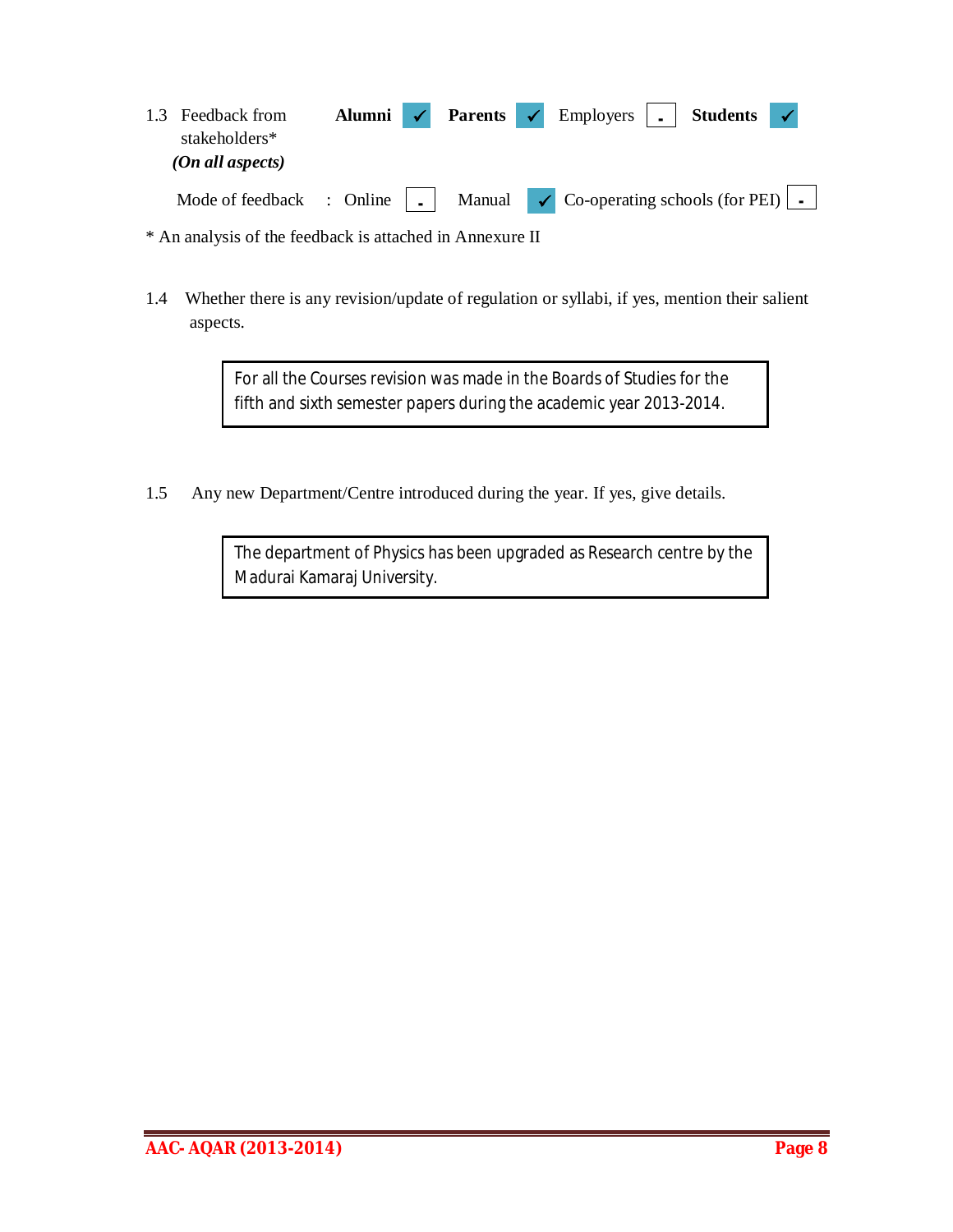## **Criterion – II**

## **2. Teaching, Learning and Evaluation**

2.1 Total No. of permanent faculty

|          | <b>Total</b> | <b>Asst. Professors</b> | <b>Associate</b><br><b>Professors</b> | <b>Professors</b>   Others |  |
|----------|--------------|-------------------------|---------------------------------------|----------------------------|--|
| Aided    | 64           | 34                      | 25                                    |                            |  |
| Self-    |              |                         |                                       |                            |  |
| Financed |              |                         |                                       |                            |  |
| Total    | 141          |                         | 25                                    |                            |  |

2.2 No. of permanent faculty with Ph.D.

2.3 No. of Faculty Positions Recruited (R) and Vacant (V) during the year

|       | Asst.<br><b>Professors Professors</b> |   | <b>Associate</b> | <b>Professors</b> |  | <b>Others</b> |    | <b>Total</b> |
|-------|---------------------------------------|---|------------------|-------------------|--|---------------|----|--------------|
|       | R                                     | R |                  | R                 |  |               |    |              |
| Aided | 34                                    |   |                  |                   |  |               | 64 |              |

2.4 No. of Guest and Visiting faculty and Temporary faculty

2 (French & Hindi)

2.5 Faculty participation in conferences and symposia :

| <b>No. of Faculty</b> | <b>International</b><br><b>level</b> | <b>National level</b> | <b>State</b><br>level |
|-----------------------|--------------------------------------|-----------------------|-----------------------|
| Attended              |                                      | 74                    |                       |
| Presented             |                                      |                       |                       |
| Resource              |                                      |                       |                       |
| Persons               |                                      |                       |                       |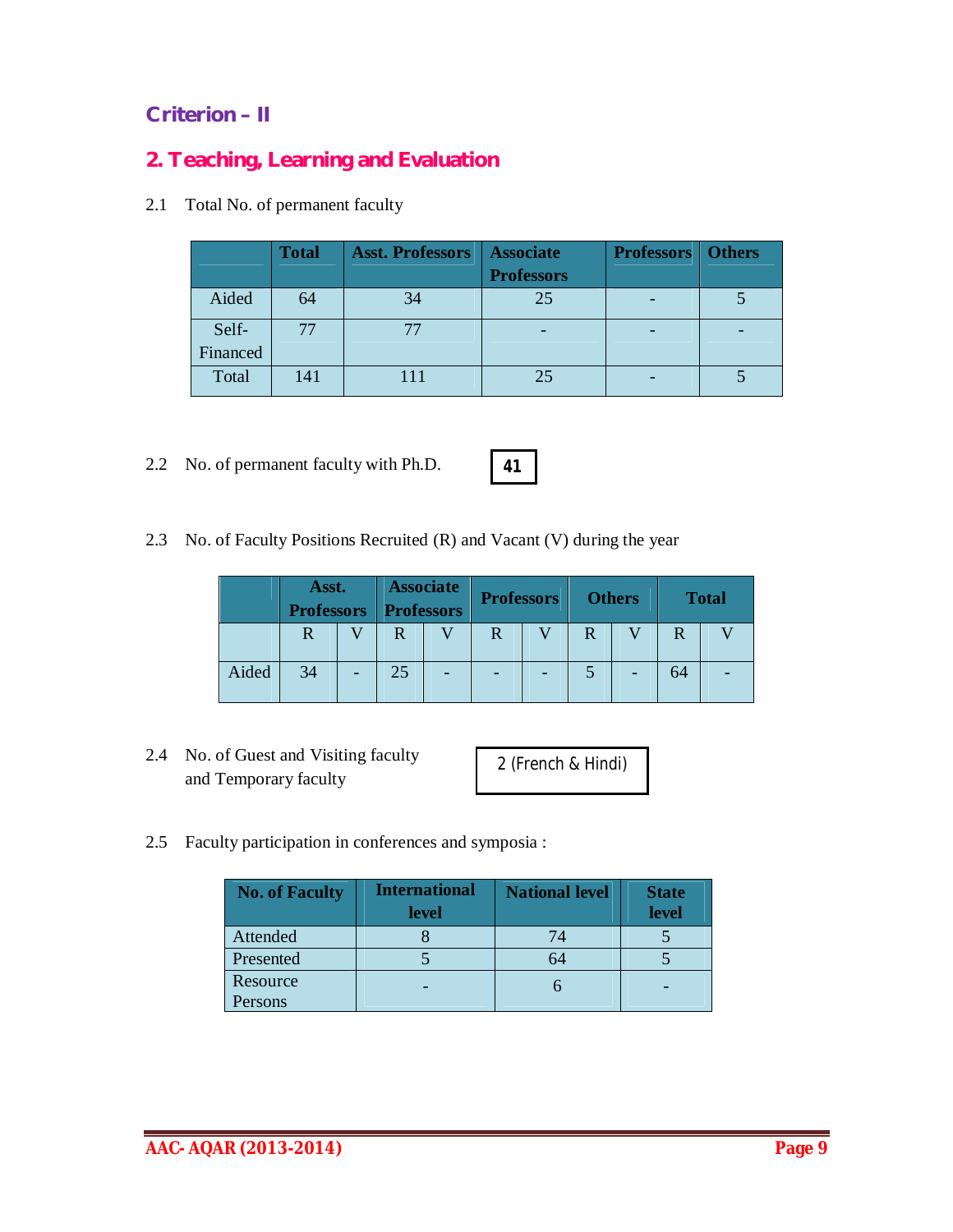- 2.6 Innovative processes adopted by the institution in Teaching and Learning :
	- Introduced Smart Class room.
	- e-modules for advanced learners.
	- ICT integrated Teaching is made mandatory.
- 2.7 Total No. of actual teaching days during this academic year

| 90+90 |  |
|-------|--|
|       |  |

2.8 Examination/ Evaluation Reforms initiated by the Institution (for example: Open Book Examination, Bar Coding, Double Valuation, Photocopy, Online Multiple Choice Questions)

Introduced end semester Transparency for the UG Courses

2.9 No. of faculty members involved in curriculum restructuring/revision/syllabus development as member of Board of Study/Faculty/ Curriculum Development workshop

2.10 Average percentage of attendance of students

8 – Boards of Studies

84.96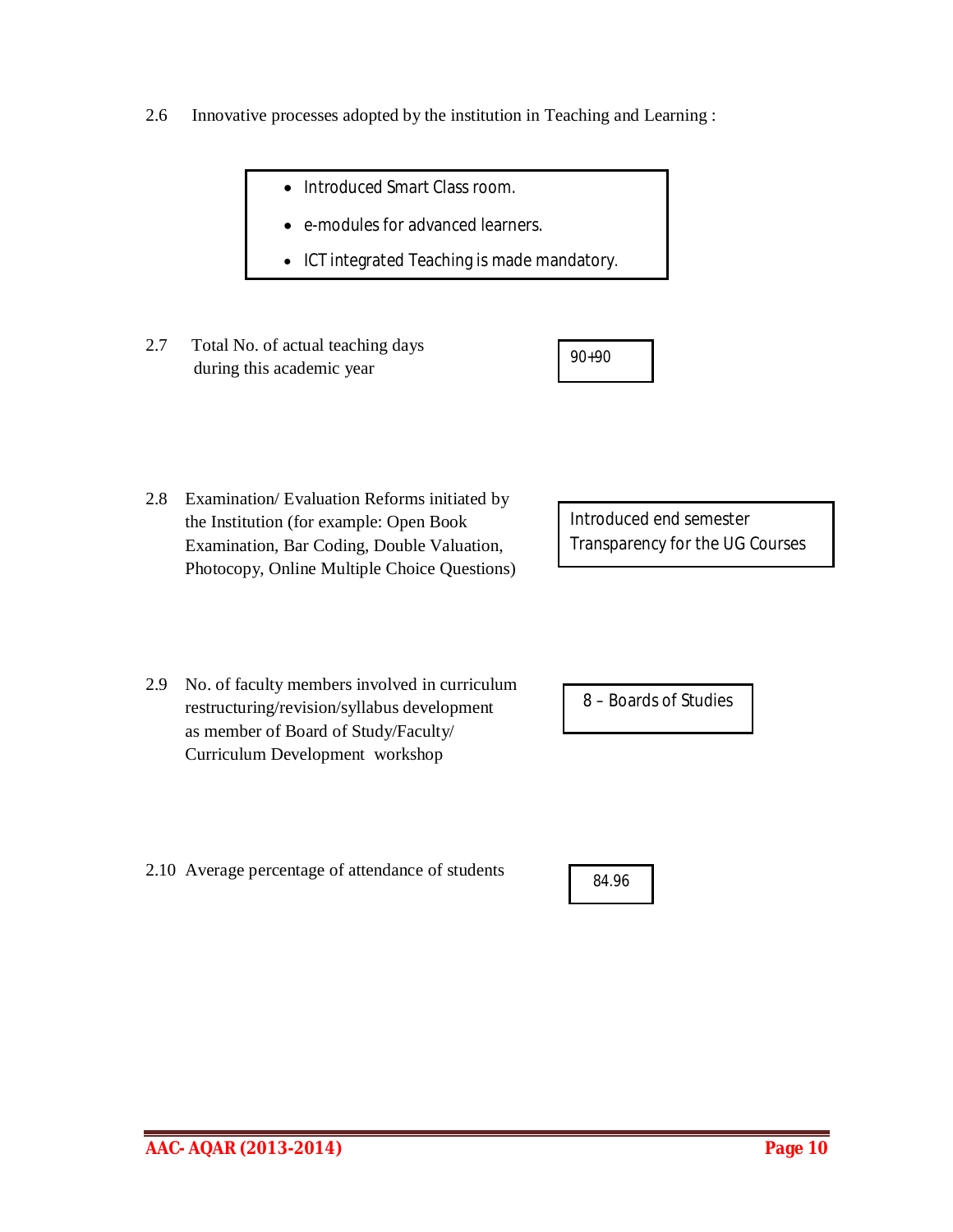| 2.11 Course/Programme wise distribution of pass percentage : |  |  |
|--------------------------------------------------------------|--|--|
|                                                              |  |  |

| Title of the                    | Total no. of<br>students | <b>Division</b>          |                |                |                          |        |  |  |  |
|---------------------------------|--------------------------|--------------------------|----------------|----------------|--------------------------|--------|--|--|--|
| Programme                       | appeared                 | <b>Distinction</b>       | $I\%$          | II %           | <b>III</b> %             | Pass % |  |  |  |
|                                 |                          | $\%$                     |                |                |                          |        |  |  |  |
|                                 | <b>UG Courses</b>        |                          |                |                |                          |        |  |  |  |
| Economics                       | 23                       | $\overline{\phantom{a}}$ | $\overline{7}$ | 5              | 5                        | 73.91  |  |  |  |
| <b>History</b>                  | 30                       |                          | $\overline{1}$ | 8              | 8                        | 56.67  |  |  |  |
| Philosophy                      | 24                       | 3                        | 12             | $\overline{7}$ |                          | 91.67  |  |  |  |
| <b>Mathematics</b>              | 60                       | 21                       | 23             | 10             | $\overline{2}$           | 93.33  |  |  |  |
| Chemistry                       | 41                       | $\overline{4}$           | 17             | 11             |                          | 78.05  |  |  |  |
| <b>RDS</b>                      | 44                       | $\mathbf{1}$             | 17             | $\overline{7}$ |                          | 56.82  |  |  |  |
| Physics                         | 39                       | 6                        | 12             | 18             | $\blacksquare$           | 92.31  |  |  |  |
| <b>BBA</b>                      | 55                       | $\overline{2}$           | $\overline{4}$ | 31             | $\overline{2}$           | 70.91  |  |  |  |
| Commerce                        | 88                       | $\overline{3}$           | 16             | 34             | $\mathbf{1}$             | 61.36  |  |  |  |
| IT&M                            | 27                       | $\overline{4}$           | 13             | 6              |                          | 85.19  |  |  |  |
| <b>Mathematics</b><br><b>SF</b> | 50                       | 12                       | 12             | 10             |                          | 68.00  |  |  |  |
| <b>Physical EDN</b>             | 38                       | ÷,                       | 25             | $\overline{1}$ | $\blacksquare$           | 68.42  |  |  |  |
| Comp. Sci                       | 45                       | 10                       | 28             | 1              |                          | 86.67  |  |  |  |
| Eng. Lit                        | 63                       | $\overline{2}$           | 13             | 30             | 3                        | 76.19  |  |  |  |
|                                 |                          | <b>PG Courses</b>        |                |                |                          |        |  |  |  |
| Economics                       | 13                       | $\overline{\phantom{a}}$ | 6              | ÷,             |                          | 46.15  |  |  |  |
| <b>Mathematics</b>              | 30                       | 8                        | 12             |                |                          | 66.67  |  |  |  |
| <b>MCA</b>                      | 11                       | 3                        | 6              | ÷,             |                          | 81.82  |  |  |  |
| Philosophy                      | 9                        | $\overline{4}$           | $\overline{3}$ | $\overline{2}$ | $\blacksquare$           | 100.00 |  |  |  |
| Physics                         | 16                       | 3                        | 9              |                | $\overline{\phantom{a}}$ | 75.00  |  |  |  |

2.12 How does IQAC Contribute/Monitor/Evaluate the Teaching & Learning processes:

- Proper feedback mechanism from the students on the teachers
- Regular orientation programmes for the teaching faculty on quality enhancement.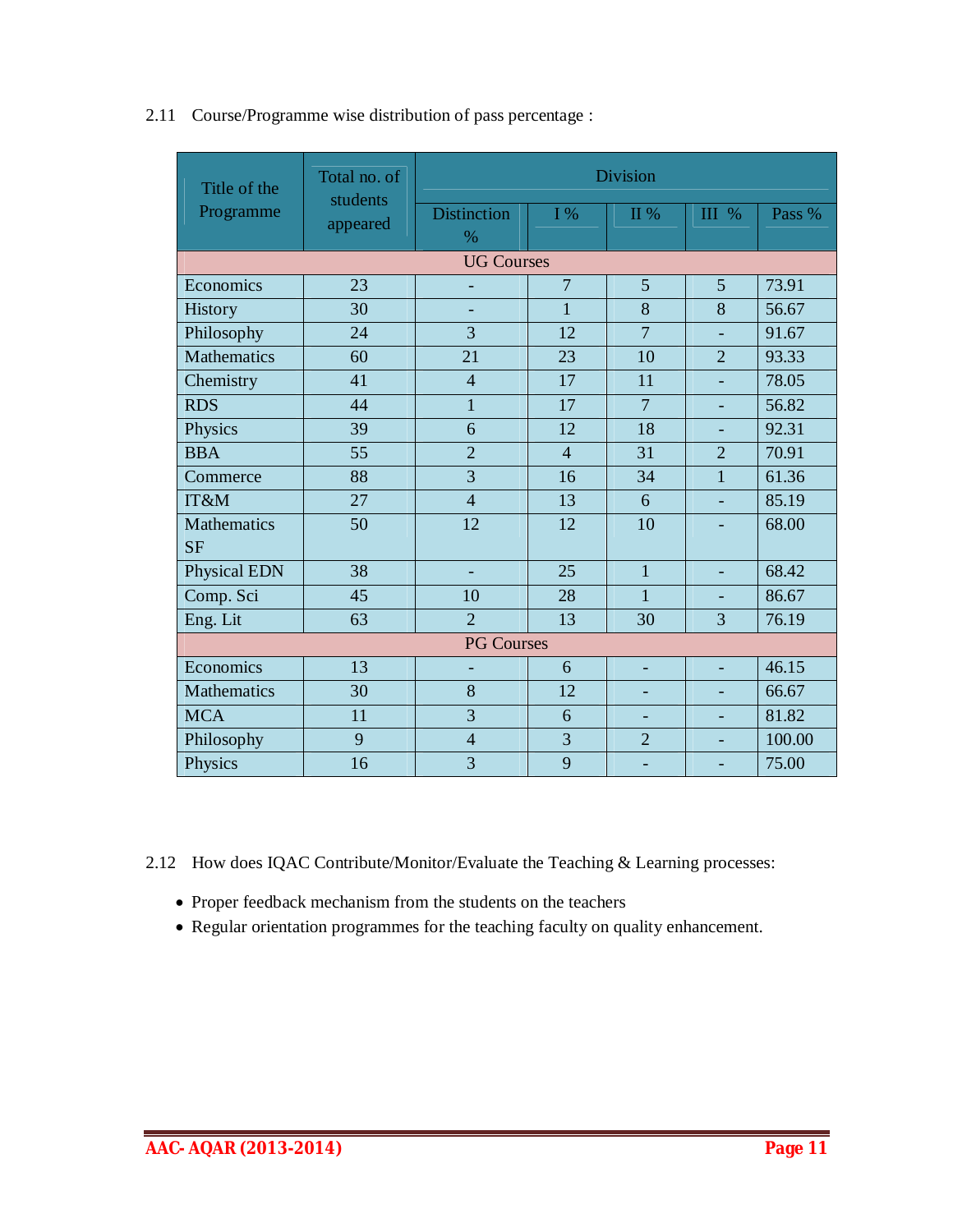2.13 Initiatives undertaken towards faculty development

| <b>Faculty / Staff Development Programmes</b>       | <b>Number of faculty</b><br>benefitted |
|-----------------------------------------------------|----------------------------------------|
| Refresher courses                                   |                                        |
| UGC – Faculty Improvement Programme                 |                                        |
| <b>HRD</b> programmes                               |                                        |
| Orientation programmes for newly recruited<br>staff | 58                                     |
| Faculty exchange programme                          |                                        |
| Staff training conducted by the university          |                                        |
| Staff training conducted by other institutions      | 3                                      |
| Summer / Winter schools, Workshops, etc.            | 8                                      |
| Others PDF                                          |                                        |

2.14 Details of Administrative and Technical staff

| <b>Category</b>             | <b>Number of</b><br><b>Permanent</b><br><b>Employees</b> | Number of<br><b>Vacant</b><br><b>Positions</b> | Number of<br>permanent<br>positions filled<br>during the Year | <b>Number of</b><br>positions<br>filled<br>temporarily |
|-----------------------------|----------------------------------------------------------|------------------------------------------------|---------------------------------------------------------------|--------------------------------------------------------|
| <b>Administrative Staff</b> | 11                                                       |                                                |                                                               | 35                                                     |
| <b>Technical Staff</b>      |                                                          |                                                |                                                               |                                                        |
| Total                       | 15                                                       |                                                |                                                               | 43                                                     |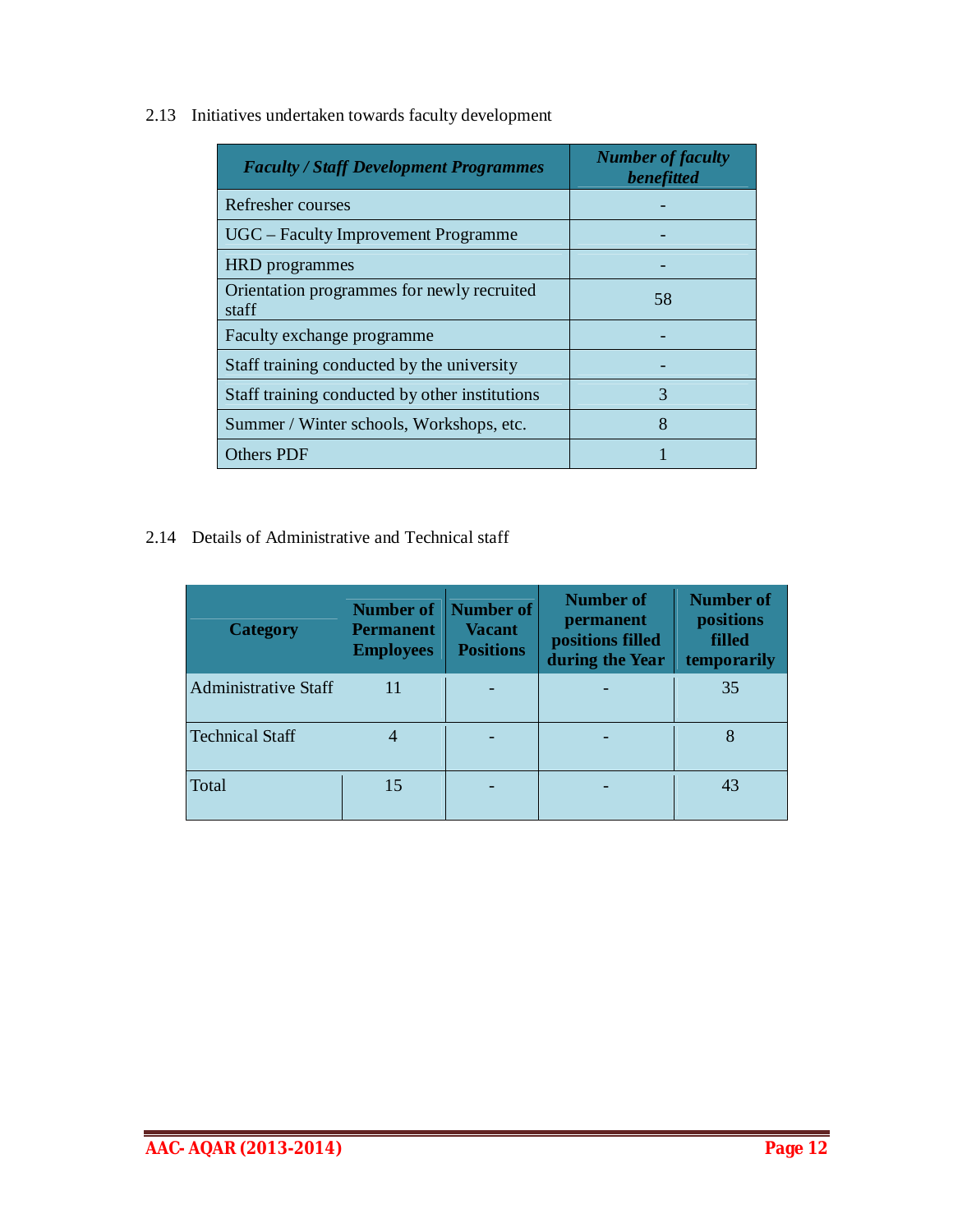## **Criterion – III**

## **3. Research, Consultancy and Extension**

- 3.1 Initiatives of the IQAC in Sensitizing/Promoting Research Climate in the institution
	- **Staff Orientation programme was organised**
	- IQAC initiated and recommended the management to appoint separate Dean for Research.

## 3.2 Details regarding major projects

| <b>Major Projects</b> | <b>Completed</b> | <b>Ongoing</b> | <b>Sanctioned</b> | <b>Proposal</b><br><b>Submitted</b> |
|-----------------------|------------------|----------------|-------------------|-------------------------------------|
| Number                |                  |                |                   |                                     |
| Outlay in Rs. Lakhs   |                  | 82.33          | 32.87             |                                     |

## 3.3 Details regarding minor projects

| <b>Minor projects</b> | <b>Completed</b> | Ongoing | <b>Sanctioned</b> | <b>Submitted</b> |
|-----------------------|------------------|---------|-------------------|------------------|
| Number                |                  |         |                   |                  |
| Outlay in Rs. Lakhs   |                  | 3.48    |                   |                  |

#### 3.4 Details on research publications

| <b>Journals</b>                 | <b>International</b> | <b>National</b> | <b>Others</b> |
|---------------------------------|----------------------|-----------------|---------------|
| <b>Peer Review Journals</b>     | 29                   |                 |               |
| <b>Non-Peer Review Journals</b> |                      |                 |               |
| e-Journals                      |                      |                 |               |
| Conference proceedings          | h                    | 67              |               |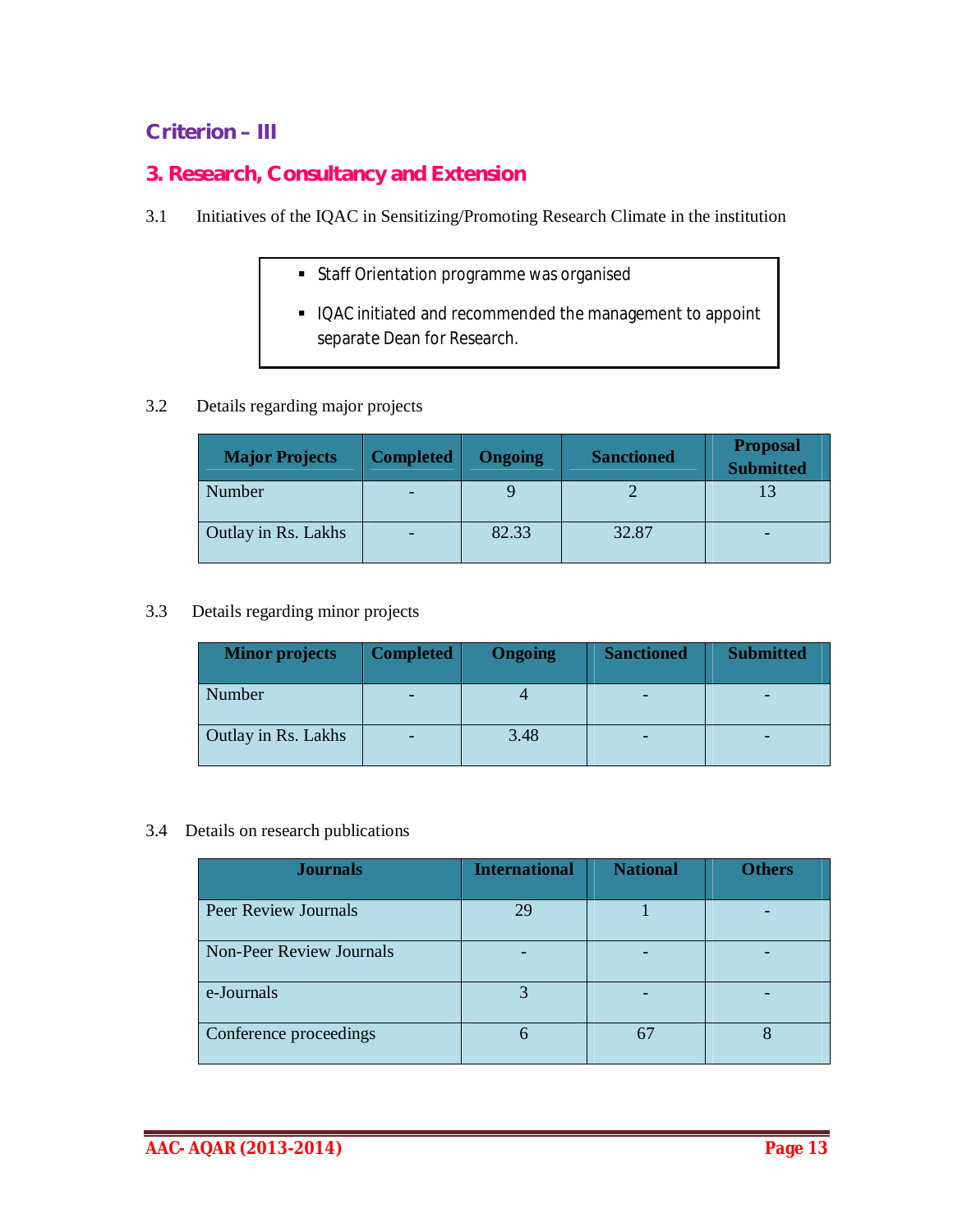3.5 Details on Impact factor of publications:

|  |  | Range   0.2-3.0   Average   1.5   h-index |  |  |  | $\vert$ - $\vert$ Nos. in SCOPUS | ٠ |  |
|--|--|-------------------------------------------|--|--|--|----------------------------------|---|--|
|--|--|-------------------------------------------|--|--|--|----------------------------------|---|--|

3.6 Research funds sanctioned and received from various funding agencies, industry and other organisations

| <b>Nature of the Project</b>                                                         | <b>Duration</b><br>Year | <b>Name of the</b><br>funding<br><b>Agency</b> | <b>Total</b><br>grant<br><b>Sanctioned</b><br>(Rs.) | <b>Received</b><br>(Rs.) |
|--------------------------------------------------------------------------------------|-------------------------|------------------------------------------------|-----------------------------------------------------|--------------------------|
| Major projects                                                                       | 2012-16                 | <b>UGC</b>                                     | 82,33,510                                           | 21,57,800                |
| <b>Minor Projects</b>                                                                | 2013-15                 | <b>UGC</b>                                     | 2,08,500                                            | 1,33,695                 |
| <b>Interdisciplinary Projects</b>                                                    |                         |                                                |                                                     |                          |
| Industry sponsored                                                                   |                         |                                                |                                                     |                          |
| Projects sponsored by the<br>University/ College                                     |                         |                                                |                                                     |                          |
| <b>Students research</b><br>projects<br>(other than compulsory<br>by the University) |                         |                                                |                                                     |                          |
| Any other (Specify)-<br><b>Women Scientist-2</b>                                     | 2013-16                 | <b>DST</b>                                     | 32,87,000                                           | 15,33,000                |
| <b>Total</b>                                                                         |                         |                                                | 1,17,29,010                                         | 38,24,495                |

3.7 No. of books published i) With ISBN No.  $\begin{bmatrix} 3 \end{bmatrix}$ 

Chapters in Edited Books | 20

 ii) Without ISBN No. **-**

## 3.8 No. of University Departments receiving funds from

| UGC-SAP | CAS | DST-FIST                |   |
|---------|-----|-------------------------|---|
| JPE     |     | <b>DBT</b> Scheme/funds | - |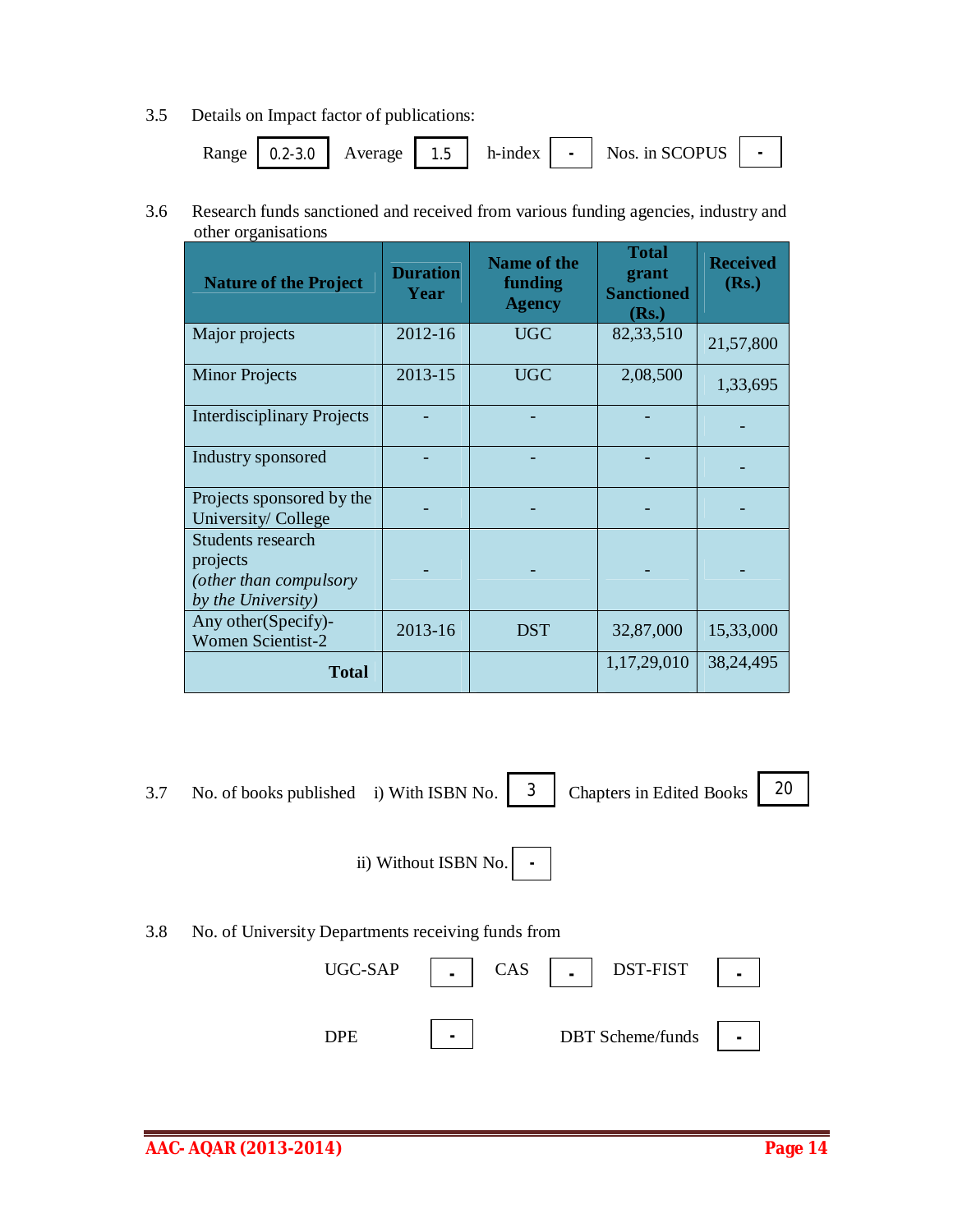| 3.9  | <b>CPE</b><br>For colleges<br>Autonomy<br>Yes | <b>DBT</b> Star Scheme<br>$\blacksquare$ |                                                                                               |
|------|-----------------------------------------------|------------------------------------------|-----------------------------------------------------------------------------------------------|
|      | <b>INSPIRE</b><br>CE                          | Any Other (specify)<br>$\blacksquare$    | Reaccredited<br>by<br>with<br>NAAC<br>the<br><b>CGPA</b> of <b>3.66</b> in the $3^{rd}$ cycle |
| 3.10 | Revenue generated through consultancy         | Rs.12,920                                |                                                                                               |

3.11 No. of conferences organized by the Institution

| Level                  | International   National |                | State   University   College |            |
|------------------------|--------------------------|----------------|------------------------------|------------|
| Number                 |                          |                |                              |            |
| Sponsoring<br>agencies |                          | UGC, DST   UGC |                              | <b>UGC</b> |

| 3.12 No. of faculty served as experts, chairpersons or resource persons<br>26                                                     |
|-----------------------------------------------------------------------------------------------------------------------------------|
| 3.13 No. of collaborations International $\begin{bmatrix} 1 \end{bmatrix}$ National $\begin{bmatrix} 1 \end{bmatrix}$ Any other 3 |
| 3.14 No. of linkages created during this year $\parallel$                                                                         |
| 3.15 Total budget for research for current year in lakhs:                                                                         |
|                                                                                                                                   |

From Funding agency | 38.24 | From Management of University/College | . Total 38.24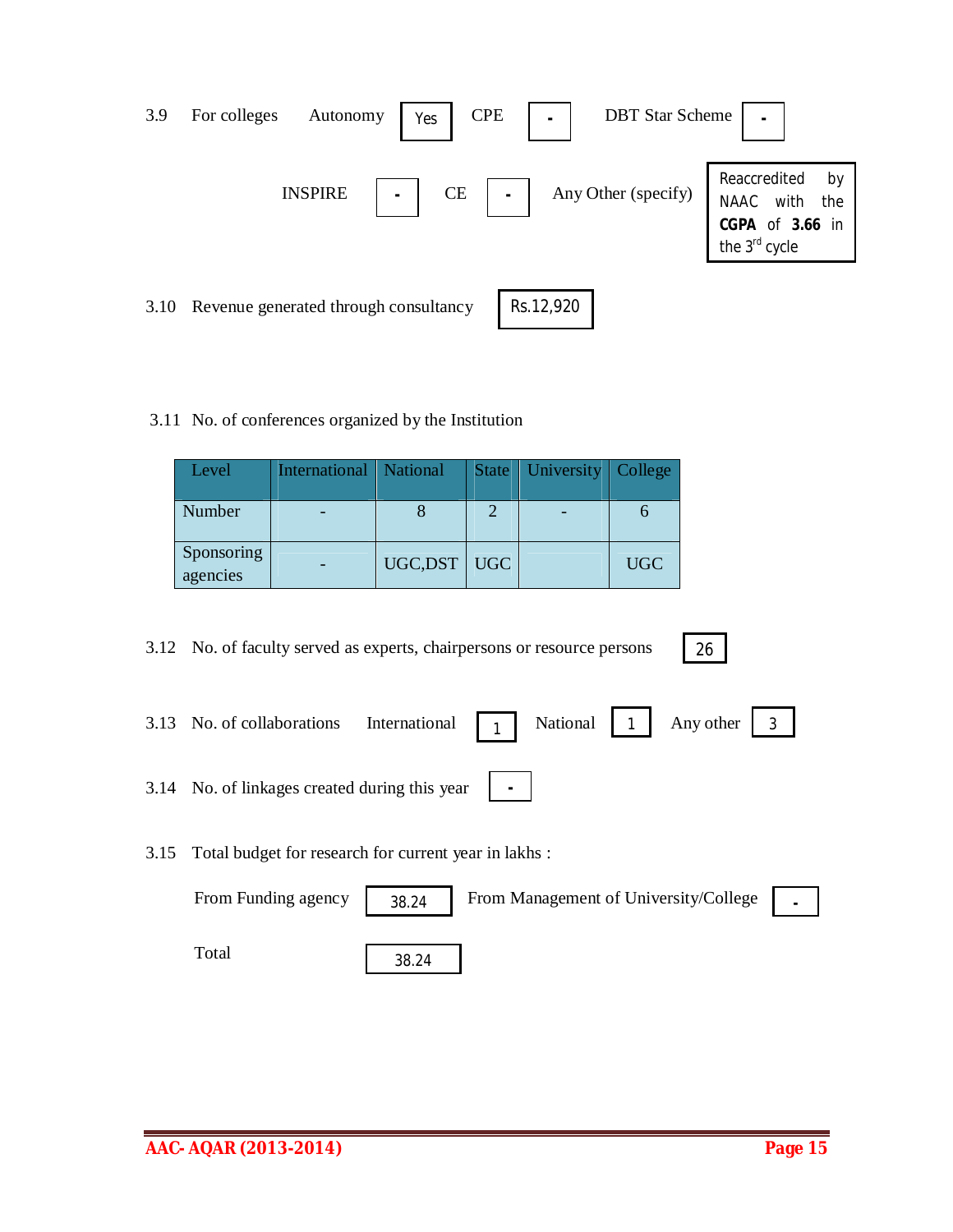3.16 No. of patents received this year

| <b>Type of Patent</b> | <b>Status</b> | Number |
|-----------------------|---------------|--------|
| National              | Applied       |        |
|                       | Granted       |        |
| International         | Applied       |        |
|                       | Granted       |        |
| Commercialised        | Applied       |        |
|                       | Granted       |        |

3.17 No. of research awards/ recognitions received by faculty and research fellows of the institute in the year

| Total   International   National   State   University   Dist   College |  |  |  |
|------------------------------------------------------------------------|--|--|--|
|                                                                        |  |  |  |

- 3.18 No. of faculty from the Institution who are Ph. D. Guides and students registered under them 15 72 (On going)
- 3.19 No. of Ph.D. awarded by faculty from the Institution
- 3.20 No. of Research scholars receiving the Fellowships (Newly enrolled + existing ones)

| JRF   $\blacksquare$   SRF   1   Project Fellows   6   Any other   $\blacksquare$ |
|-----------------------------------------------------------------------------------|
| 3.21 No. of students Participated in NSS events:                                  |
| University level $\begin{array}{ c c }$ 90<br>State level 1                       |

4

**-**

6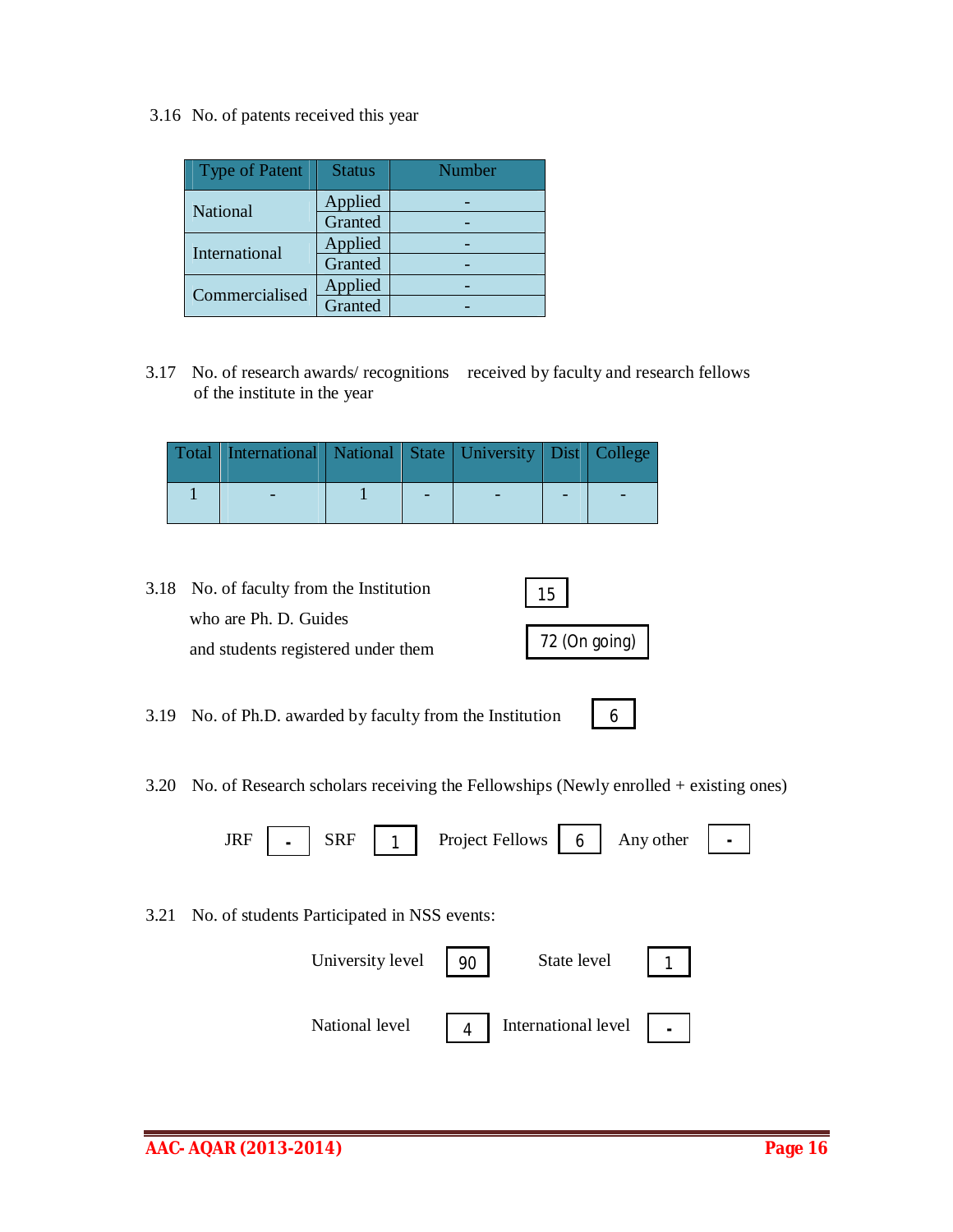|      | University level                      | State level               |  |
|------|---------------------------------------|---------------------------|--|
|      | National level                        | International level<br>20 |  |
| 3.23 | No. of Awards won in NSS:             |                           |  |
|      | University level                      | State level               |  |
|      | National level                        | International level       |  |
|      | 3.24 No. of Awards won in NCC:        |                           |  |
|      | University level                      | State level               |  |
|      | National level                        | International level       |  |
| 3.25 | No. of Extension activities organized |                           |  |
|      | University forum                      | College forum             |  |

3.22 No. of students participated in NCC events:

3.26 Major Activities during the year in the sphere of extension activities and Institutional Social Responsibility

NCC | - | NSS | 14 | Any other | 21

- All the I and II year students take part in extension activities through the Part V programmes (NSS, NCC, YRC, Nature Club,etc).
- All the II year students take part in extension activities through ARISE extension compulsory programme.
- Special awareness programmes on "Violence against women and media : challenges and Opportunities" organized by Centre for Women Studies.
- A workshop on "Holistic wellness of women" organised by Centre for Women Studies.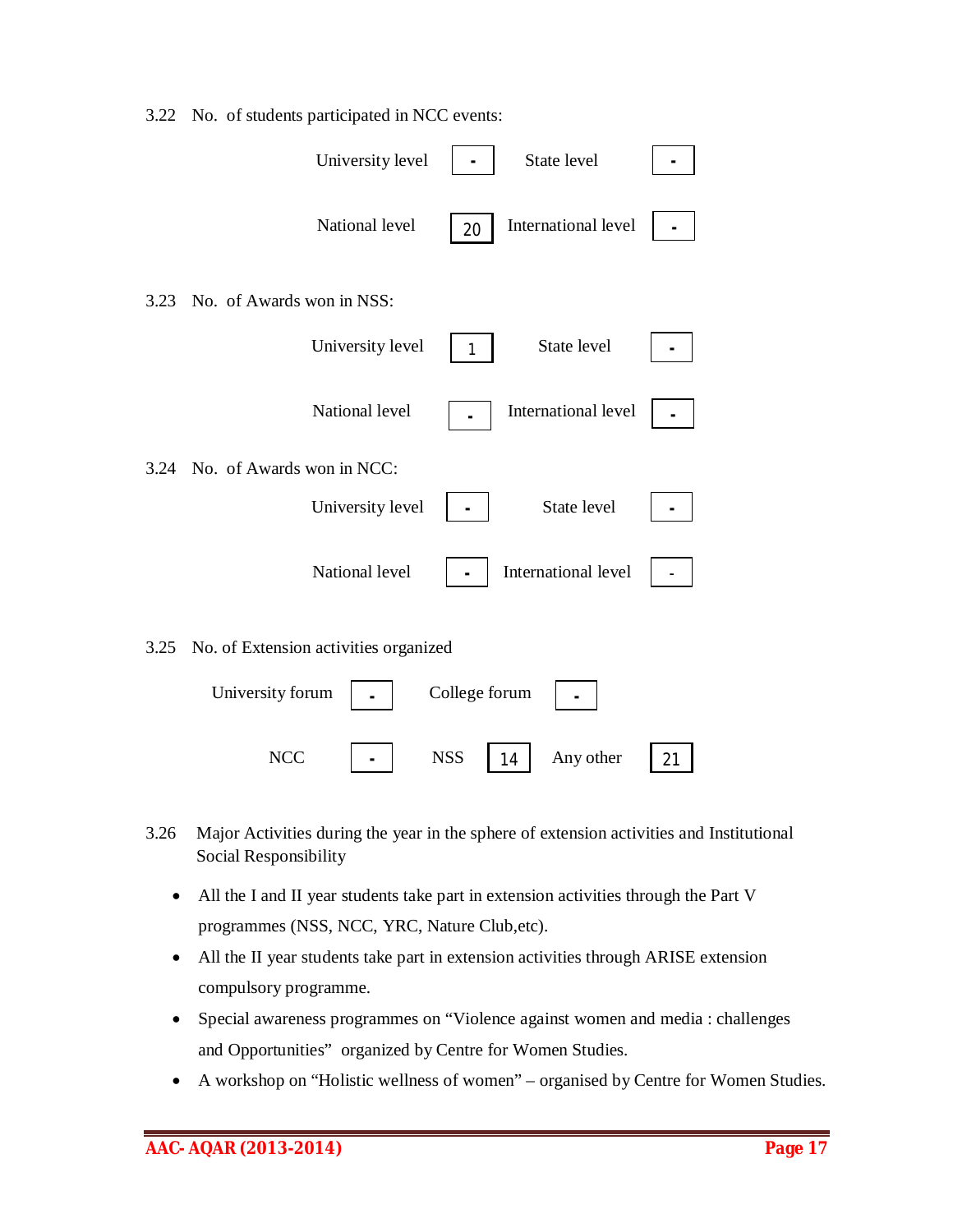## **Criterion – IV**

## **4. Infrastructure and Learning Resources**

4.1 Details of increase in infrastructure facilities:

| <b>Facilities</b>                                                                        | <b>Existing</b>       | <b>Newly</b><br>created | <b>Source of Fund</b> | <b>Total</b> |
|------------------------------------------------------------------------------------------|-----------------------|-------------------------|-----------------------|--------------|
| Campus area                                                                              | 37.47 acre            |                         |                       |              |
| Class rooms                                                                              | 62                    |                         |                       |              |
| Laboratories                                                                             | 16                    | $\mathfrak{D}$          |                       |              |
| <b>Seminar Halls</b>                                                                     | 11                    |                         |                       |              |
| No. of important equipments<br>purchased $( \geq 1$ -0 lakh) during<br>the current year. | $\mathcal{D}_{\cdot}$ |                         | <b>UGC</b>            |              |
| Value of the equipment<br>purchased during the year                                      |                       | Rs.5,71,196             | <b>UGC</b>            | Rs.5,71,196  |
| Others (Indoor Stadium)                                                                  |                       |                         | UGC+Management        |              |

4.2 Computerization of administration and library

- Computer centre has been constructed in Men's hostel.
- 8 CCT cameras installed in Library.
- College office is modernised with computer facilities.

## 4.3 Library services:

| <b>Items</b>            | Existing |       | Newly added |        | Total |       |
|-------------------------|----------|-------|-------------|--------|-------|-------|
|                         | No.      | Value | No.         | Value  | No.   | Value |
| <b>Text Books</b>       | 50802    |       | 1225        | 162000 | 52027 |       |
| <b>Reference Books</b>  | 4198     |       | 275         | 6000   | 4473  |       |
| e-Books                 | 53813    | 11000 |             |        | 53813 | 11000 |
| Journals                | 117      |       | 117         | 63536  | 117   | 63536 |
| e-Journals              | 2100     | 5000  |             |        | 2100  | 5000  |
| <b>Digital Database</b> |          |       |             |        |       |       |
| CD & Video              | 452      |       |             |        | 452   |       |
| Others (specify)        |          |       |             |        |       |       |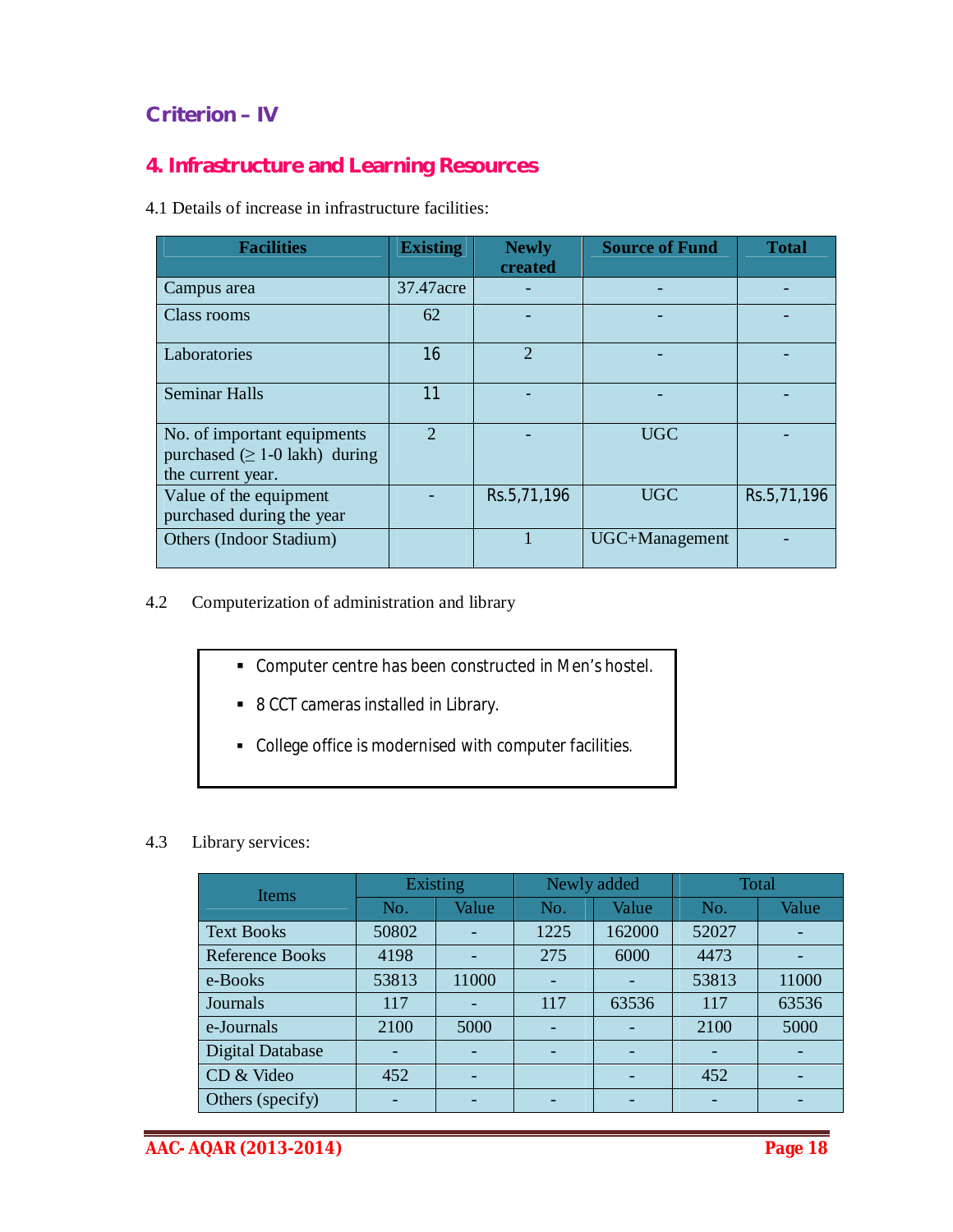## 4.4 Technology up gradation (overall)

(No. of Computers)

|          | Total<br>Computers | <b>Computer</b><br>Labs | Internet       | <b>Browsing</b><br>Centres | Computer<br>Centres | Office | <b>Depart</b><br>ments | Others |
|----------|--------------------|-------------------------|----------------|----------------------------|---------------------|--------|------------------------|--------|
| Existing | 308                | 3 labs                  | $\overline{2}$ | $\overline{2}$             |                     | 44     | 56                     | 26     |
|          |                    | with                    | with           | With                       | With                |        |                        |        |
|          |                    | 158                     | 151            | 28                         | 6                   |        |                        |        |
| Added    | 10                 |                         |                |                            |                     | 6      | $\overline{4}$         |        |
| Total    | 318                | 158                     | 151            | 28                         | 6                   | 50     | 60                     | 26     |

- 4.5 Computer, Internet access, training to teachers and students and any other programme for technology upgradation (Networking, e-Governance etc.)
	- All the departments and offices are equipped with computers and internet access.
	- Internet access to students is provided in the library.
- 4.6 Amount spent on maintenance in Lakhs :

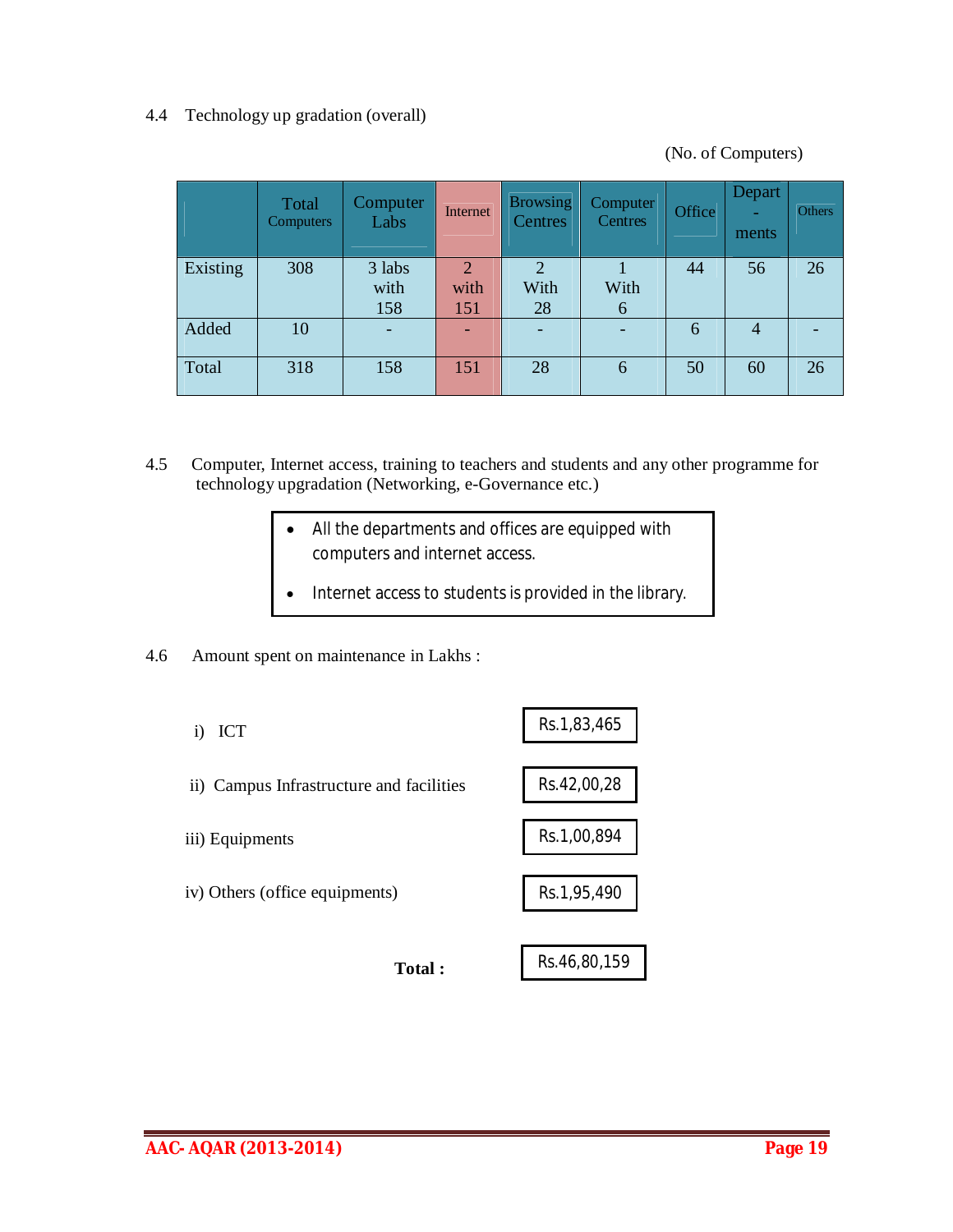## **Criterion – V**

## **5. Student Support and Progression**

- 5.1 Contribution of IQAC in enhancing awareness about Student Support Services
	- Leadership Training for the elected students secretaries is conducted every year.
	- Student's feedback is obtained on training programmes.
	- Regular feedback is collected from the students on newly recruited staff to enhance teaching quality.
- 5.2 Efforts made by the institution for tracking the progression
	- Students are motivated and guided by the faculty for the vertical mobility for the progression.
		- Consistent efforts are made through carrier guidance and placement cell to make the students to be placed in jobs.
- 5.3 (a) Total Number of students

| UG   | PG  | Ph. D. | Others       |
|------|-----|--------|--------------|
| 2328 | 175 | T      | $\mathbf{1}$ |

(b) No. of students outside the state



04

(c) No. of international students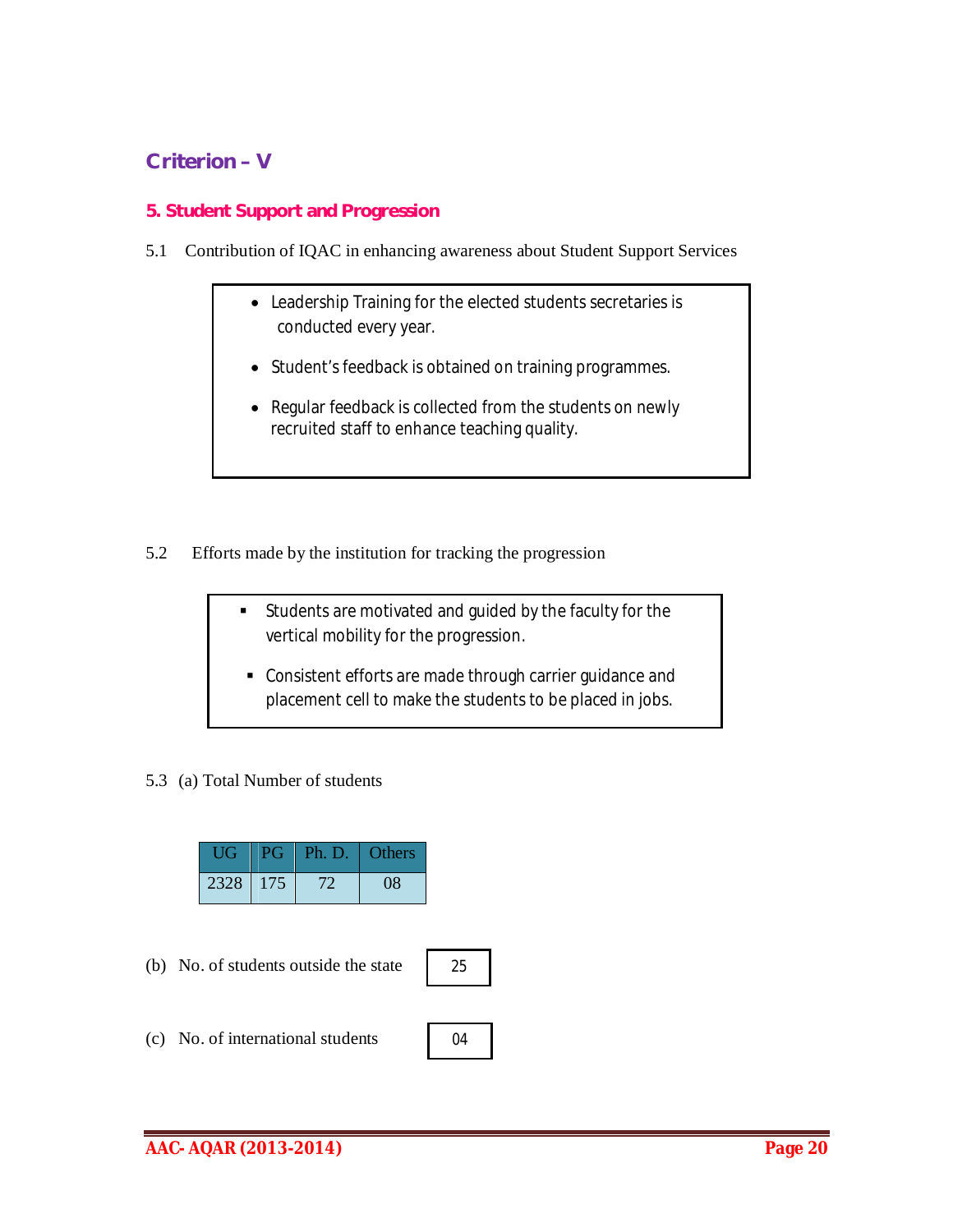| Men | N٥   | $\%$ | Women | . .<br>No | %                     |
|-----|------|------|-------|-----------|-----------------------|
|     | 1697 | 68   |       | 806       | 2 <sub>0</sub><br>ے د |

| Last Year(2012-13) UG+PG |     |  |      |            |      | This Year $(2013-14)$ UG+PG |             |                                                                                    |       |
|--------------------------|-----|--|------|------------|------|-----------------------------|-------------|------------------------------------------------------------------------------------|-------|
|                          |     |  |      |            |      |                             |             | General  SC   ST   OBC   Physically   Total   General   SC   ST   OBC   Physically | Total |
|                          |     |  |      | Challenged |      |                             |             | Challenged                                                                         |       |
|                          | 429 |  | 1527 |            | 1968 |                             | 592 22 1888 |                                                                                    | 2503  |

Demand ratio 1:1.5 Dropout % 1.64

5.4 Details of student support mechanism for coaching for competitive examinations (If any)

SET & NET coaching in the Department of Economics

No. of students beneficiaries

|--|

5.5 No. of students qualified in these examinations

| <b>NET</b>  |                | SET/SLET  | $\blacksquare$ | <b>GATE</b> | <b>CAT</b> |                |
|-------------|----------------|-----------|----------------|-------------|------------|----------------|
|             |                |           |                |             |            |                |
| IAS/IPS etc | $\blacksquare$ | State PSC | $\blacksquare$ | <b>UPSC</b> | Others     | $\blacksquare$ |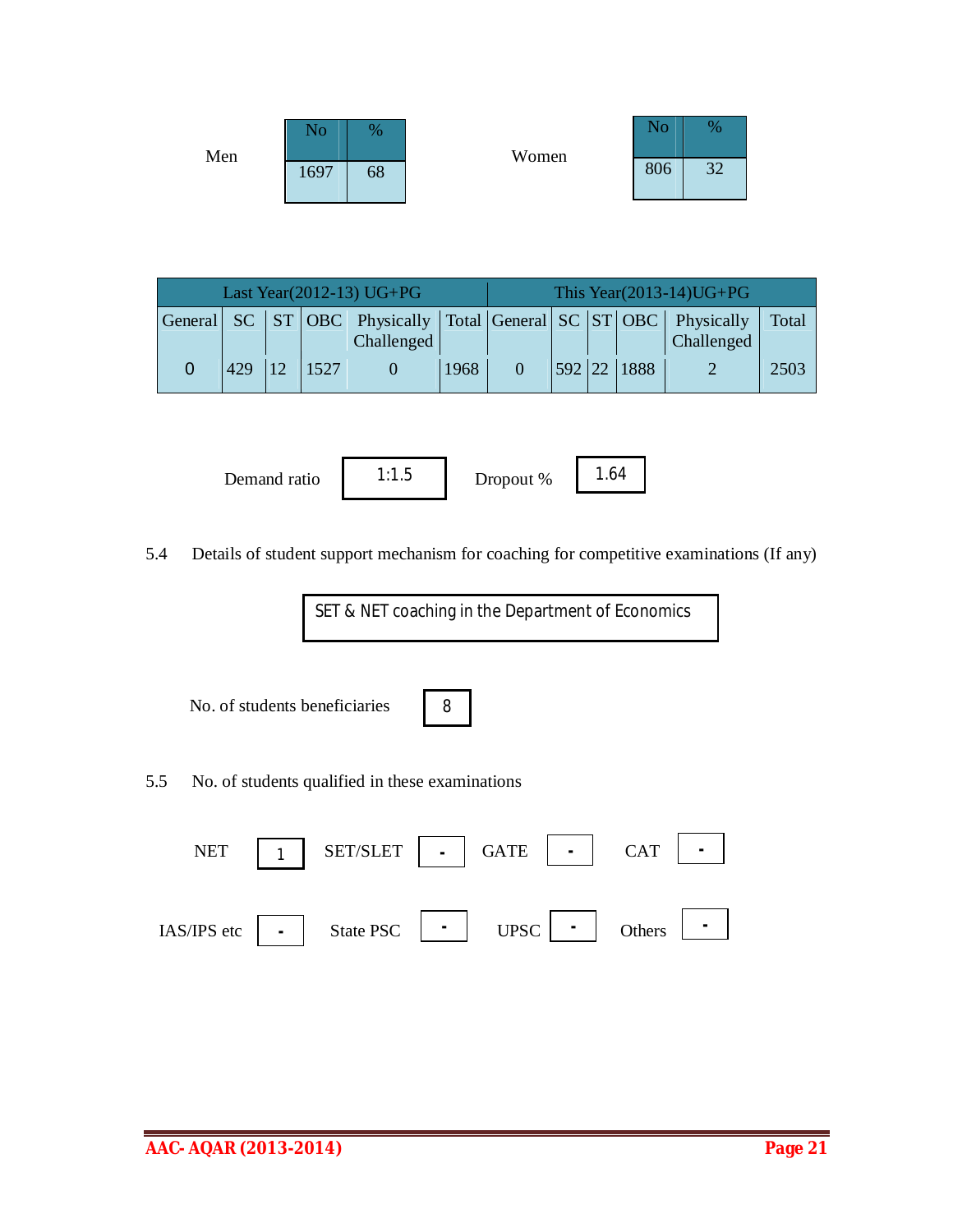- 5.6 Details of student counselling and career guidance
	- Mentor Programme is done effectively. All the staff member is allotted with wards.
	- 260 students have benefited out of counselling.

No. of students benefitted



5.7 Details of campus placement

|                                              | <b>Off Campus</b>                                               |                                     |                              |
|----------------------------------------------|-----------------------------------------------------------------|-------------------------------------|------------------------------|
| Number of<br>Organizations<br><b>Visited</b> | Number of Students<br>Participated in the<br>training programme | Number of<br><b>Students Placed</b> | Number of Students<br>Placed |
|                                              | 633                                                             |                                     |                              |

#### 5.8 Details of gender sensitization programmes

- Awareness of "One Self through Gender Lens"
- Workshop on "Holistic Wellness of Women", "Gender and Health", and "Women and Media: Challenges and Opportunities"
- A Two day Capacity Building Training Programme on Women Leadership
- Ad-hoc committee meeting
- Pedagogy to Teach Gender Studies
- Awareness Programme on "Violence against Women"
- One day Seminar Organized Towards social Harmony
- Women's Day Programme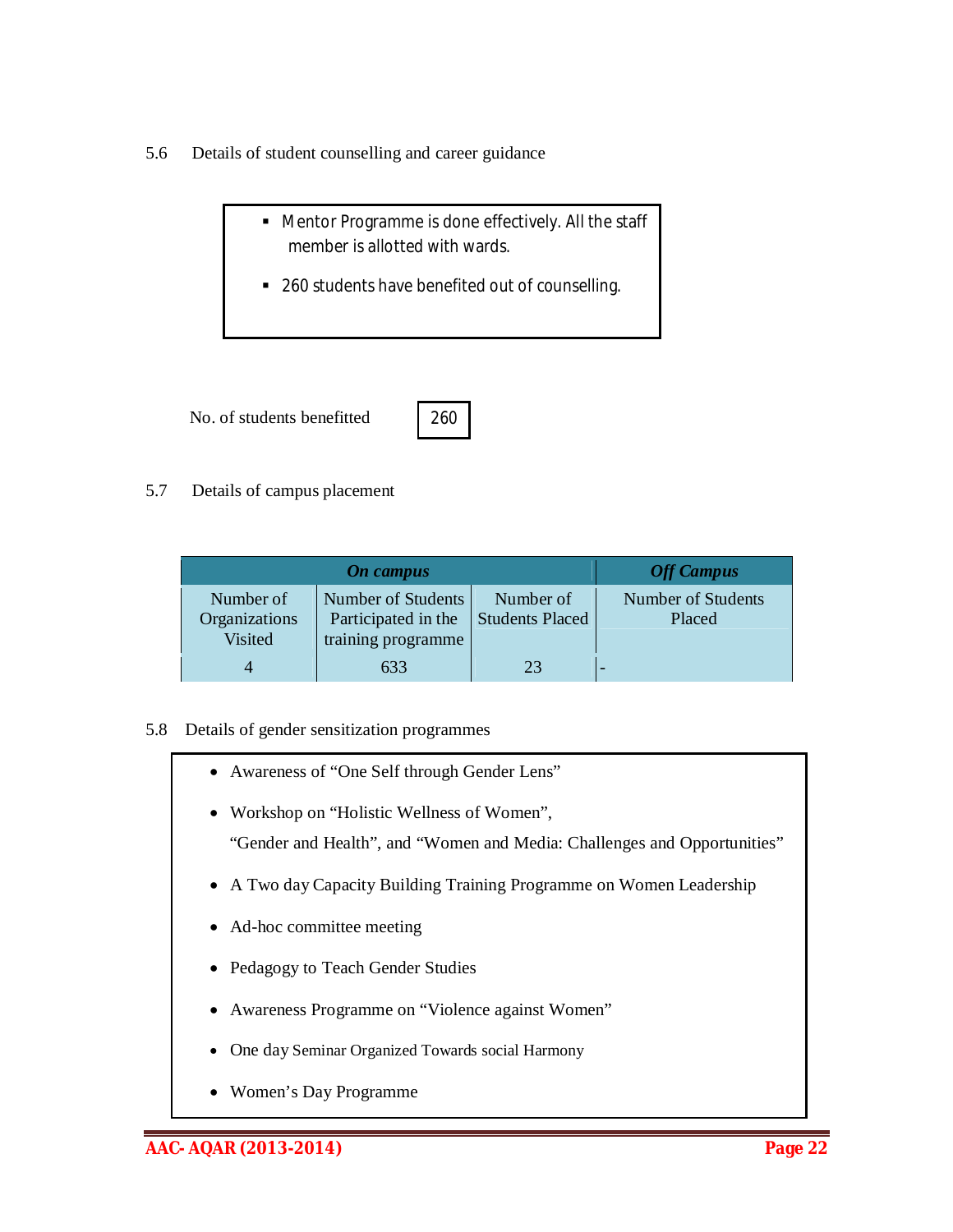#### 5.9 Students Activities

5.9.1 No. of students participated in Sports, Games and other events



#### 5.10 Scholarships and Financial Support

| <b>Heads</b>                                                                 | Number of<br>students | <b>Amount in Rs.</b> |
|------------------------------------------------------------------------------|-----------------------|----------------------|
| Financial support from institution                                           | 510                   | 7,81,250             |
| Financial support from government                                            | 818                   | 42, 32, 839          |
| Financial support from other sources                                         |                       |                      |
| Number of students<br>who<br>received<br>International/National recognitions |                       |                      |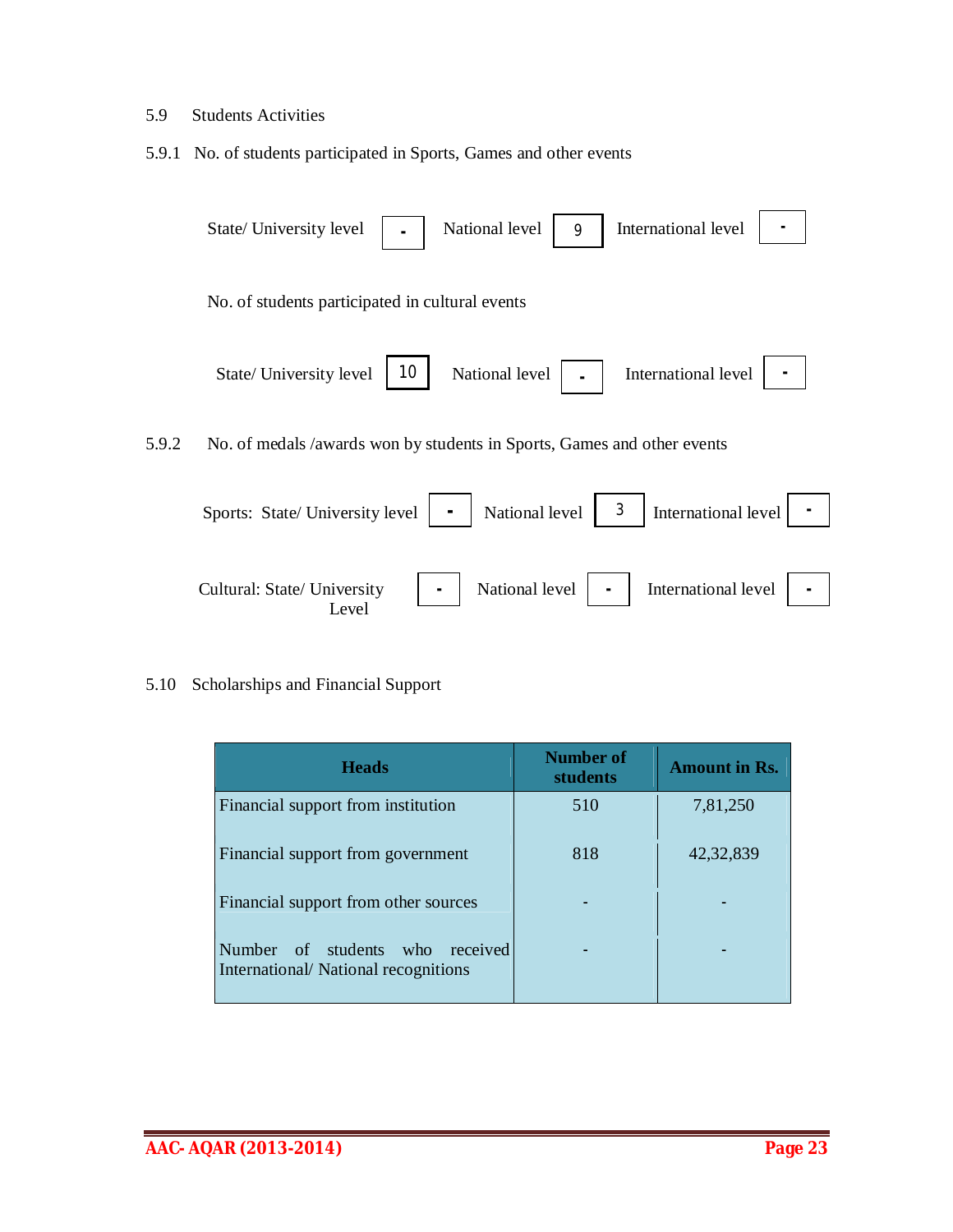5.11 Student organised / initiatives



5.13 Major grievances of students (if any) redressed : Nil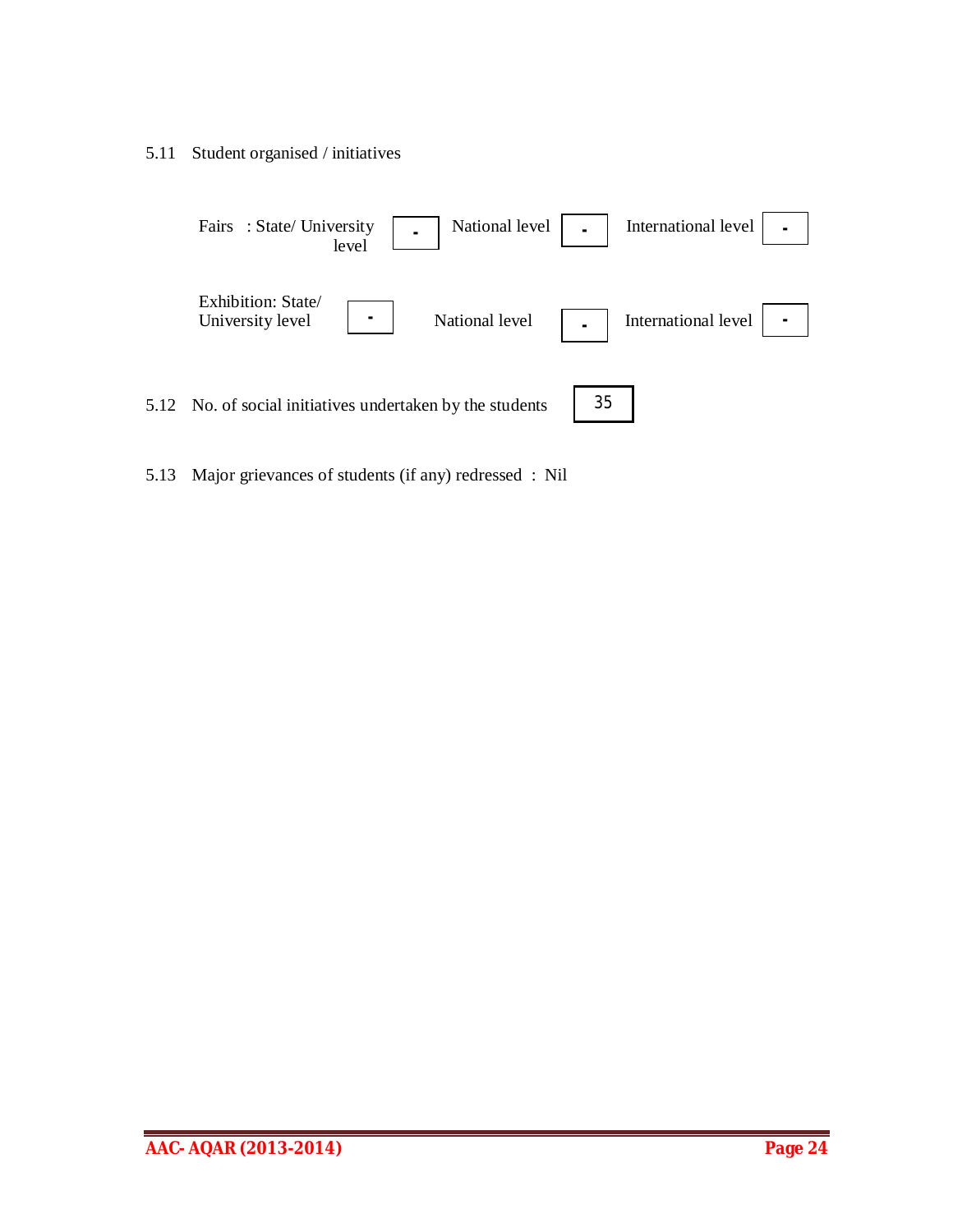## **Criterion – VI**

- **6. Governance, Leadership and Management**
- 6.1 State the Vision and Mission of the institution

## **Vision :**

**Integrated Development of Rural Students and Empowering them for Social** Transformation

## **Mission :**

- To provide facilities for academic excellence, training in soft and professional skills and job placement.
- To enable students to become agents of social transformation by imparting skills in research and social analysis.
- To build AAC into a policy advocacy centre.
- 6.2 Does the Institution has a management Information System



- 6.3 Quality improvement strategies adopted by the institution for each of the following:
	- 6.3.1 Curriculum Development
		- Consistent increase in the new academic programmes.
		- Ph.D programme by the department of Physics.
		- Additional credits to intensive Bridge Course and ARISE.
		- **Compulsory component of Foundation Courses.**
		- **Enrichment COC Courses.**
		- **-** Computer Education made compulsory.
		- **Self Learning courses for advanced learners.**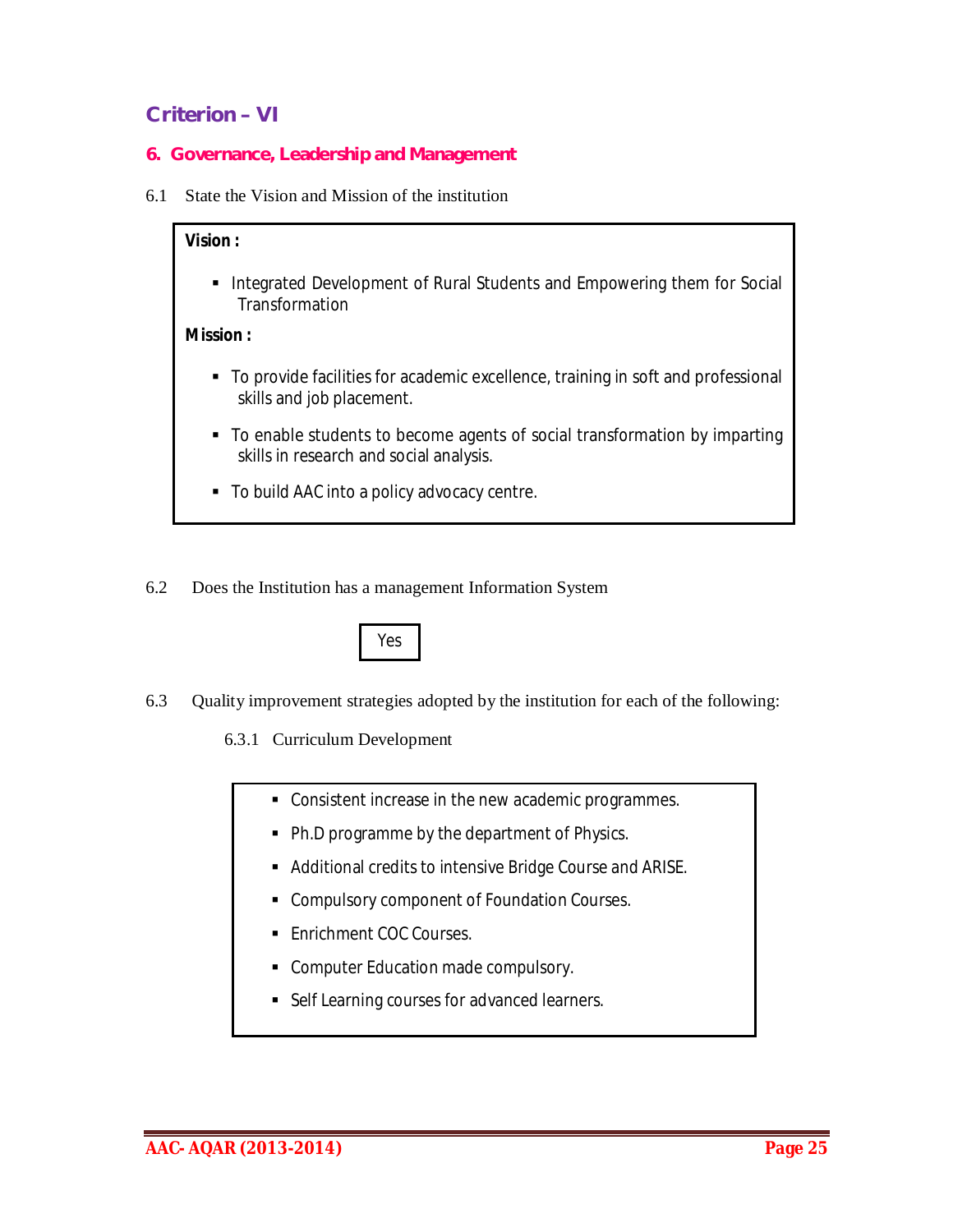6.3.2 Teaching and Learning

- **ICT enabled campus with 13 LCD fitted halls.**
- **Internet connectivity to all the Departments.**
- **-** Regular Orientation Programme for teaching staff.
- Regular Student feedback on teacher.

## 6.3.3 Examination and Evaluation

- Comprehensive oral examination at the end of the academic year.
- Transparency of answer sheets.
- **Semester question papers scrutiny by the chairman.**

## 6.3.4 Research and Development

- Initiative taken by IQAC to appoint separate Dean for Research
- **-** Department of physics has been recognised as Research Centre.

## **Projects :**

- **Ongoing :** Major -9, Minor 4,
- **Sanctioned :** Major -2
- Ph.D. Awarded 6
- Ph.D . ongoing 72
- Conferences and seminars organised 16
- Research Papers published International : 29, National : 1, e-journal : 3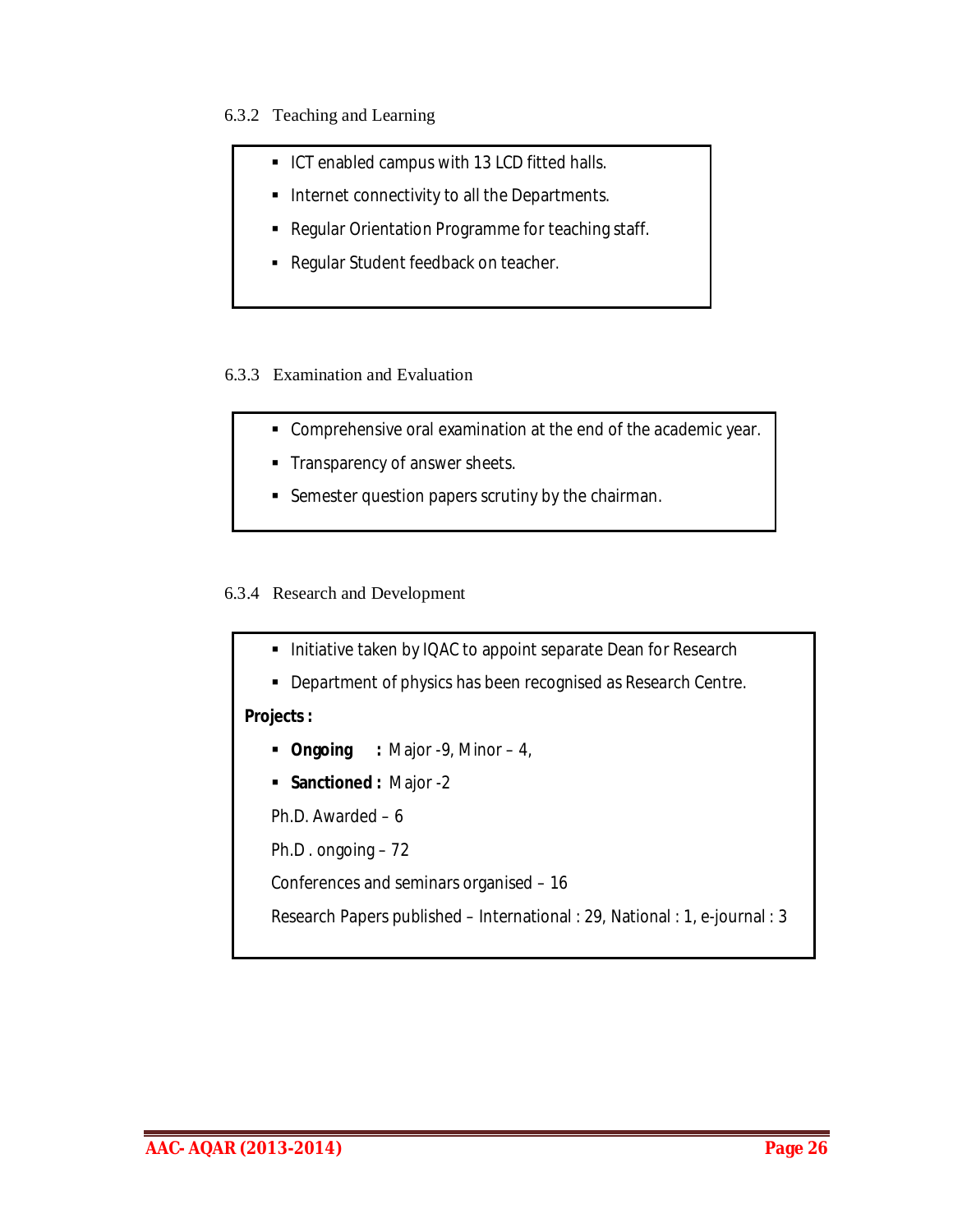6.3.5 Library, ICT and physical infrastructure / instrumentation

- Books added: 1225
	- Reference Book: 275
	- CCT Cameras in the library : 8
- Laboratories : 2
- **Indoor Stadium with UGC assistance**
- Car parking is newly built in the campus

## 6.3.6 Human Resource Management

- Common Recruitment process for the selection of the staff by the Jesuit Higher Education Commission. **Staff Orientation Programmes**  $\triangleright$  Internalisation of institutional Vision and Mission.  $\triangleright$  Academic quality enhancement.  $\triangleright$  Imparting academic skills. Staff quality enhancement strategy  $\triangleright$  To retain the best talents, attractive salary package is given.  $\triangleright$  Honouring the best performer with Cash Award and Certificate.
- 6.3.7 Faculty and Staff recruitment

No of Aided staff recruited – 7

No of Management staff – 15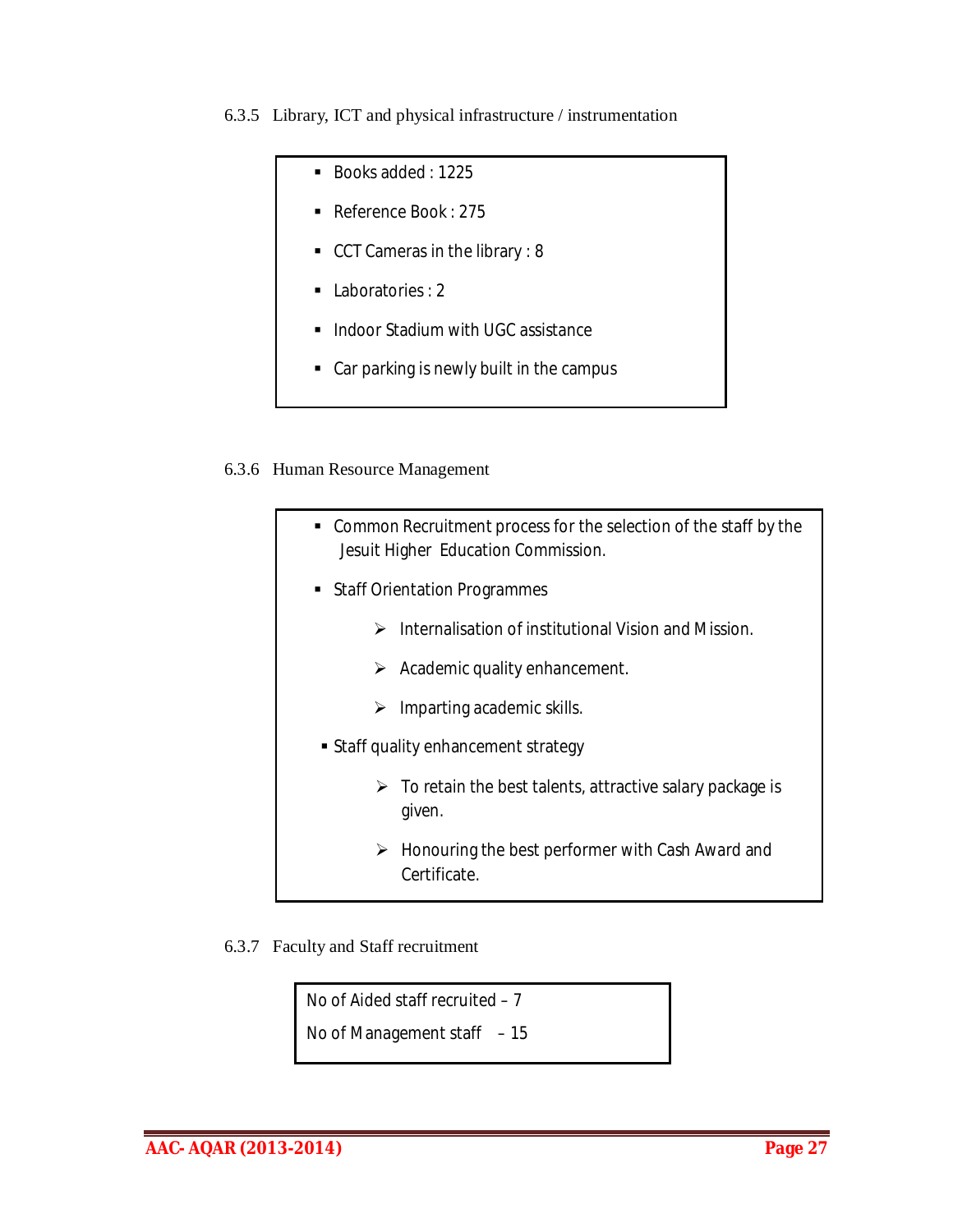- 6.3.8 Industry Interaction / Collaboration
	- Oceanic Group of Companies, Chennai
	- Aachi Masala, Chennai

#### 6.3.9 Admission of Students



## 6.4 Welfare schemes

|                     | A Baby day care centre for the women staff.                                              |
|---------------------|------------------------------------------------------------------------------------------|
|                     | Annual tour programme for the staff.                                                     |
| <b>Teaching</b>     | 50% contribution to the management $\&$ self financed staff<br>➤                         |
|                     | Regular increment in the salary of management and self financed<br>staff.                |
|                     | Interest-free loan for the service staff.                                                |
| <b>Non teaching</b> | Free uniforms for the service staff.                                                     |
|                     | Preference for the children of the staff in the schools and colleges                     |
|                     | run by the Jesuits.<br>Annual tour programme for the staff with management contribution. |
|                     |                                                                                          |
|                     | Management scholarship for the needy students for the upliftment                         |
|                     | of the weaker sections.                                                                  |
| <b>Students</b>     | The Mentor Care Programme operates with the team of student<br>counsellors.              |
|                     | Free lunch for the poor students.                                                        |
|                     | Fee concession to the deserving poor students.                                           |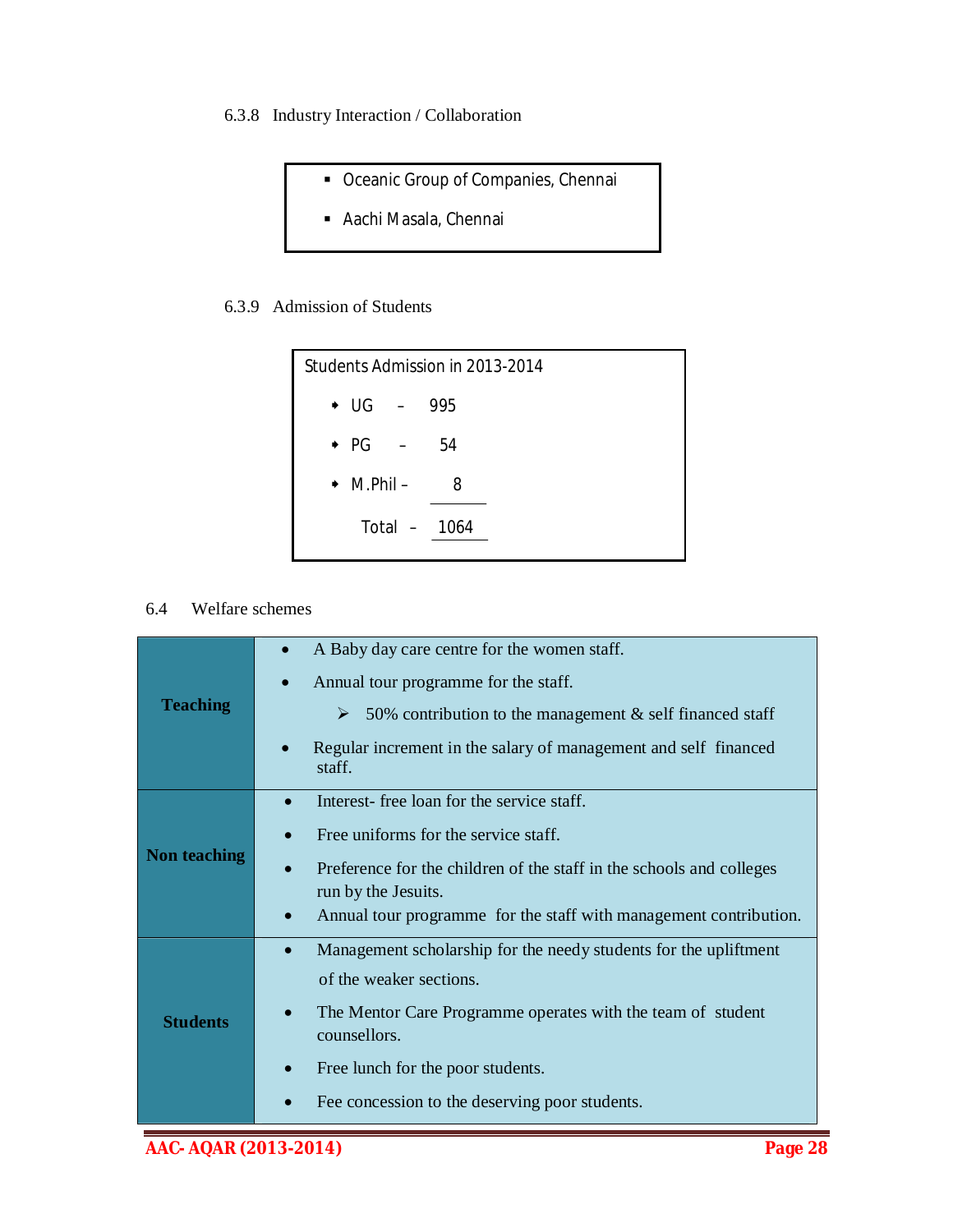| 6.5 Total corpus fund generated                                                                            | Three Crores |  |  |
|------------------------------------------------------------------------------------------------------------|--------------|--|--|
|                                                                                                            |              |  |  |
| 6.6 Whether annual financial audit has been done $\mathbf{V}$ $\mathbf{Y}$ es $\mathbf{V}$ $\mathbf{V}$ No |              |  |  |

6.7 Whether Academic and Administrative Audit (AAA) have been done?

| <b>Audit Type</b> | <b>External</b> |               |            | <b>Internal</b>  |
|-------------------|-----------------|---------------|------------|------------------|
|                   | Yes/No          | <b>Agency</b> | Yes/No     | <b>Authority</b> |
| Academic          | N <sub>0</sub>  |               | <b>Yes</b> | Management       |
| Administrative    | No              |               | Yes        | Management       |

6.8 Does the University/ Autonomous College declares results within 30 days?

| For UG Programmes | <b>Yes</b> | No |  |
|-------------------|------------|----|--|
| For PG Programmes | Yes        | No |  |

- 6.9 What efforts are made by the University/ Autonomous College for Examination Reforms?
	- Question paper scrutiny by the chairman.
	- Transparency at UG level.
	- Internal & External Examinations for 100 marks each.
- 6.10 What efforts are made by the University to promote autonomy in the affiliated/constituent colleges?
	- The parent university is positively facilitating the process of autonomy as well as sustenance of autonomy through its commissions.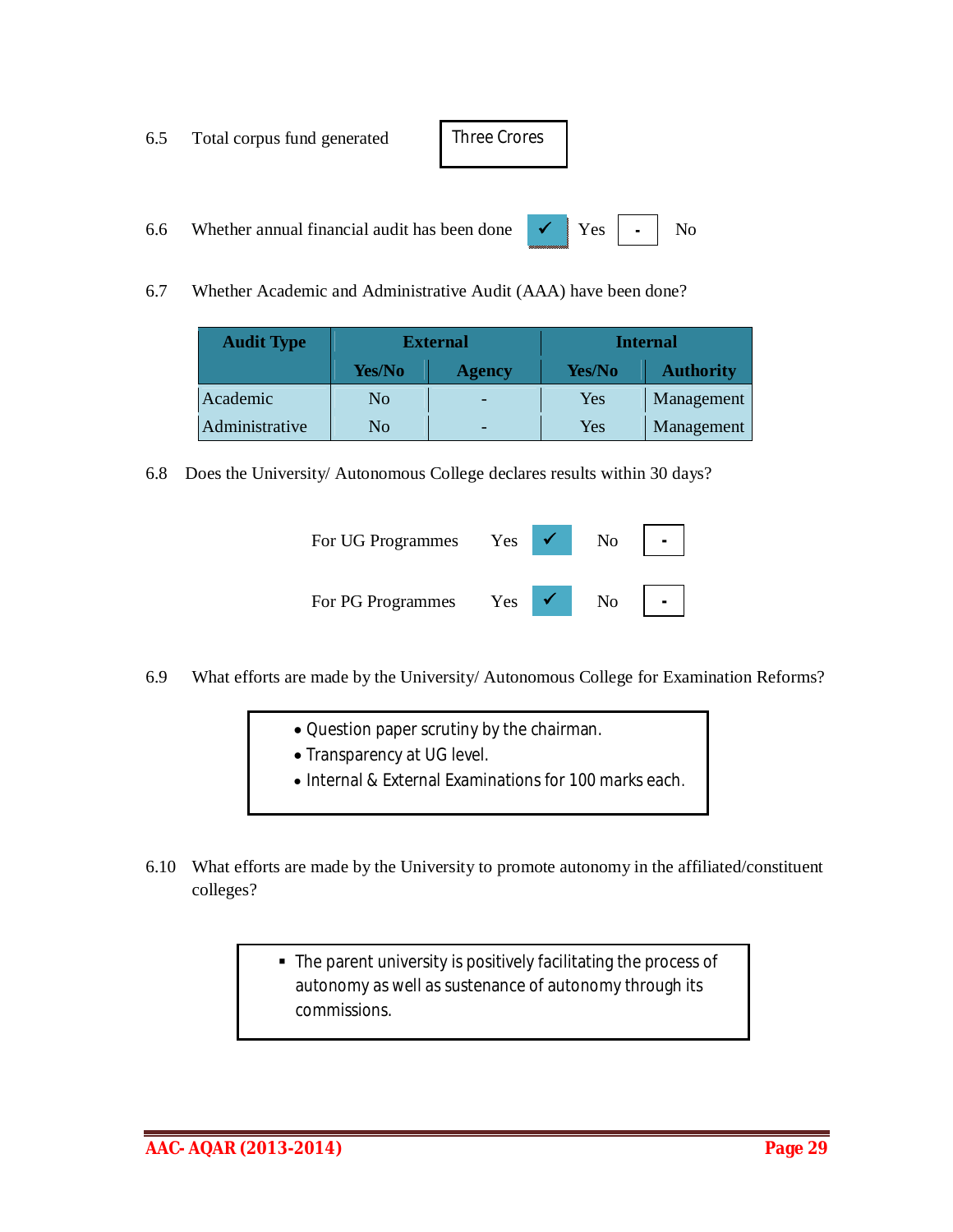- 6.11 Activities and support from the Alumni Association
	- Financial support for deserving students.
	- Computer Course for Rural Girls(CCRG) with an objective of economic empowerment through skill development.
	- Formation of regional alumni chapters has done.
	- Alumni employees delivered motivation talks to the students.
- 6.12 Activities and support from the Parent Teacher Association
	- Hundred percent participation of the parents in the department wise and year wise Parents Teachers meeting has ensured.
	- Needs and demands of the students are considered through parents meeting.
- 6.13 Development programmes for support staff

j.

- Orientation for the internalisation of institutional vision and mission for ensuring quality.
- **Management contribution for tour.**
- Interest free management loans.
- Best Non teaching Award.
- **Free uniforms.**
- 6.14 Initiatives taken by the institution to make the campus eco-friendly
	- Biogas plant from human waste in the Hostel.
	- 5KVA Hybrid Wind Solar power generation.
	- Use of Plastic cups is banned on the campus.
	- Awareness programmes, human chain, rallies etc, organised on environmental issues.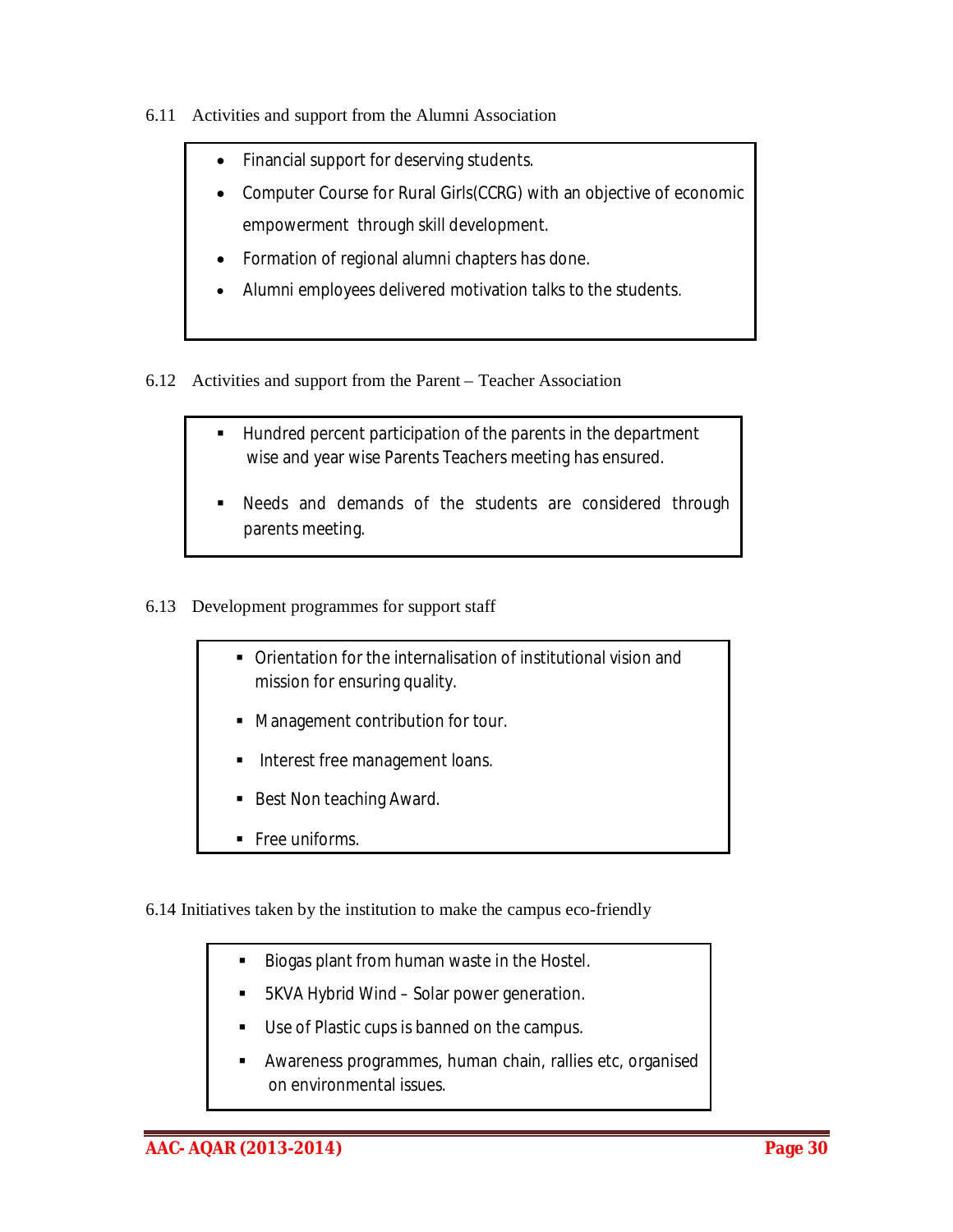## **Criterion – VII**

## **7. Innovations and Best Practices**

- 7.1 Innovations introduced during this academic year which have created a positive impact on the functioning of the institution. Give details.
	- The organic link between the college and the community has reinforced the slogans of 'Taking University to the Villages' and 'From Lab to Land' respectively.
	- College library is monitored through CCTV Cameras
	- RAMP is set up at the entrance of the periodical section for the Differently - abled students.
	- Electronic Voting system in the Students Election.
- 7.2 Provide the Action Taken Report (ATR) based on the plan of action decided upon at the beginning of the year
	- Orientation programme for the Teaching and Non-teaching staff.
	- **Physics Lab has been renovated.**
- 7.3 Give two Best Practices of the institution *(please see the format in the NAAC Self-study Manuals)*
	- Making community service as a part of the curriculum through ARISE and part V courses.
	- A semester long Intensive Bridge Course in English is conducted by the department of English for all the first year under graduates students with one credit.

\* Annexure III is attached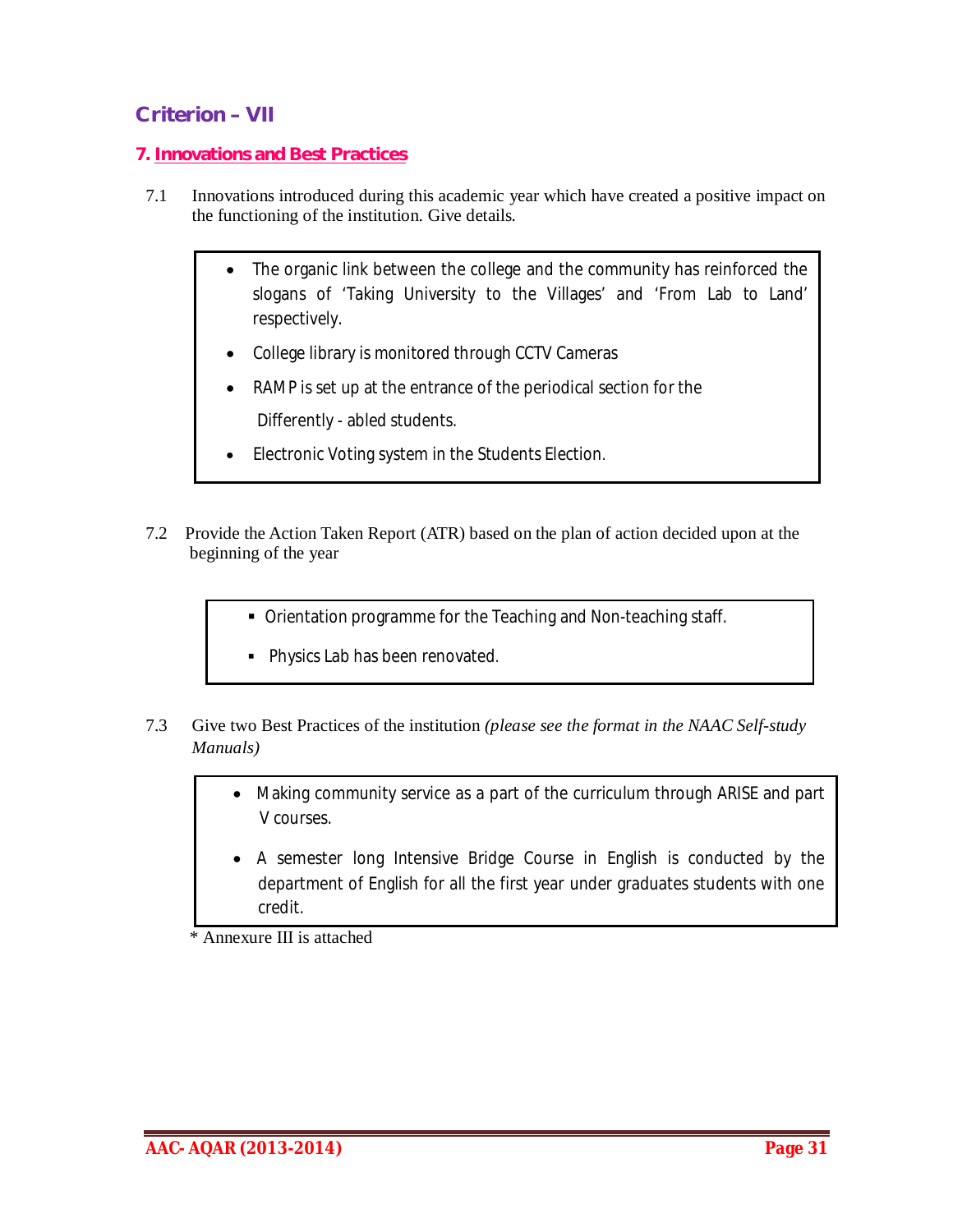- 7.4 Contribution to environmental awareness / protection
	- The college offers a paper titled, 'environmental studies' for all the second year under graduates students.
	- Awareness programmes, camps, rallies etc are organised under part V programmes.
	- The College has installed a 5KVA Hybrid Wind Solar power generation system with the assistance of Tamil Nadu Energy Development Agency (TEDA)

**-**

- 7.5 Whether environmental audit was conducted? Yes
- 7.6 Any other relevant information the institution wishes to add. (for example SWOT Analysis)

Use of plastic cups in the campus has been banned.

#### **STRENGTHS**

- Availability of a vast campus and infrastructure for future expansion and development.
- Students with discipline and rural value orientation.
- Dedicated and qualified faculty to enhance learning and research atmosphere.
- A Proactive management to start innovative and relevant academic programmes.
- A strong and involved commitment to College-Community Linkage.
- Support and participation of the local civic bodies in the campus life.
- Multi-faced extension programmes.

#### **CHALLENGES**

- Ensuring zero failure and higher pass percentage of the rural student community.
- Achieving higher order thinking and skill sets necessary for competitive examinations.
- Convincing prospective employers for campus selection and placement.
- Tapping the benefits of tie-ups and MoUs with industry and institutes of repute removing their geographical prejudice.
- Public positioning of the college as a social agent and institute of excellence.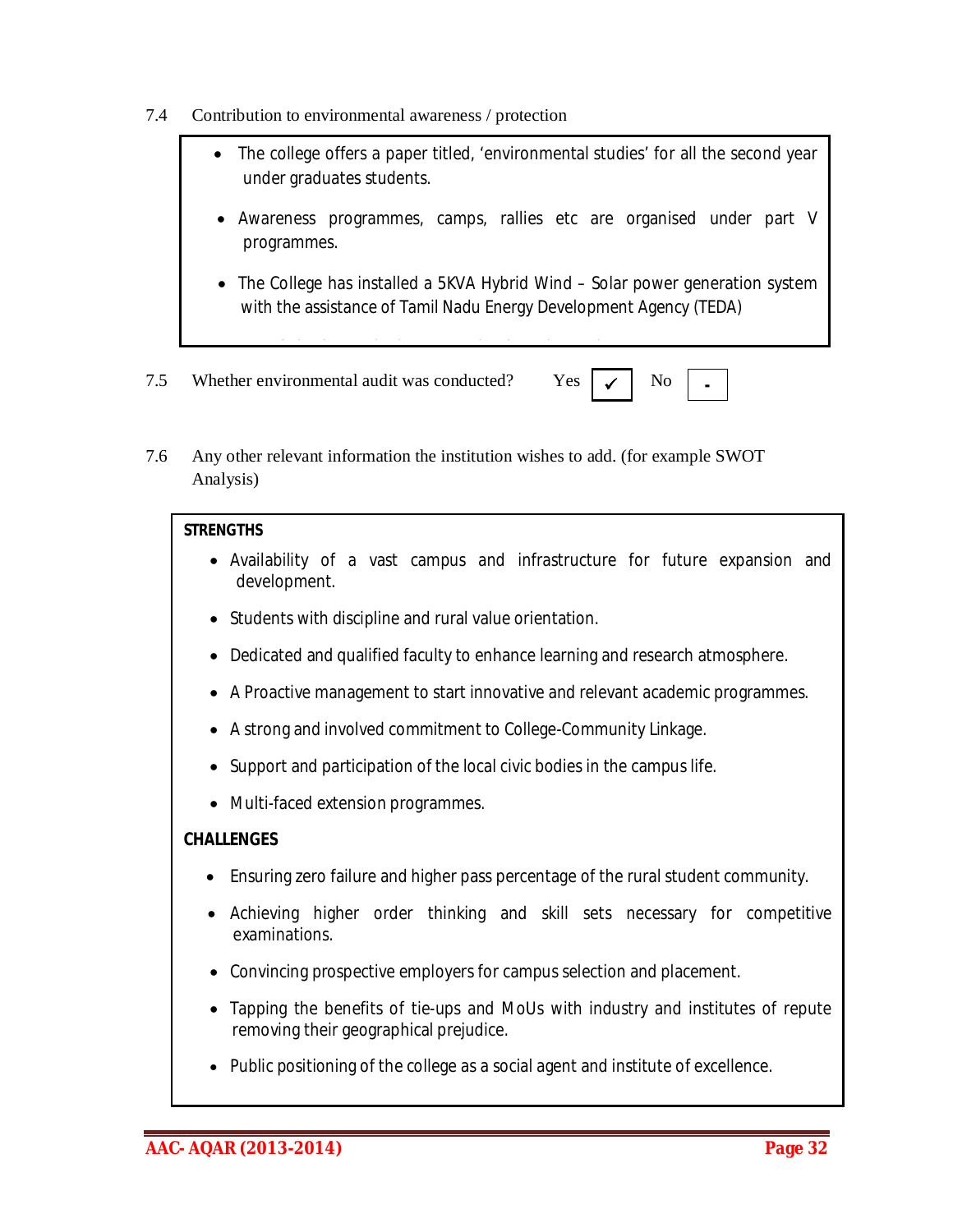#### 8. Plans of institution for next year

<2 Apply for the status of college with Potential for Excellence.

& Conduct Academic Audit.

<<< Online Staff Evaluation by Students.

e Online mark-entry register and mark statement

Signature of the Coordinator, **IQAC** 

Name: Dr. I. Jeyaraj

Signature of the Chairperson, IQAC

Name: Fr. Dr.V.Xavier, S.J. Principal Arul Anendar College, (Autonomous)<br>Karumathur-625 514 Madurai Di.

**AAC- AQAR (2013-2014) Page 33**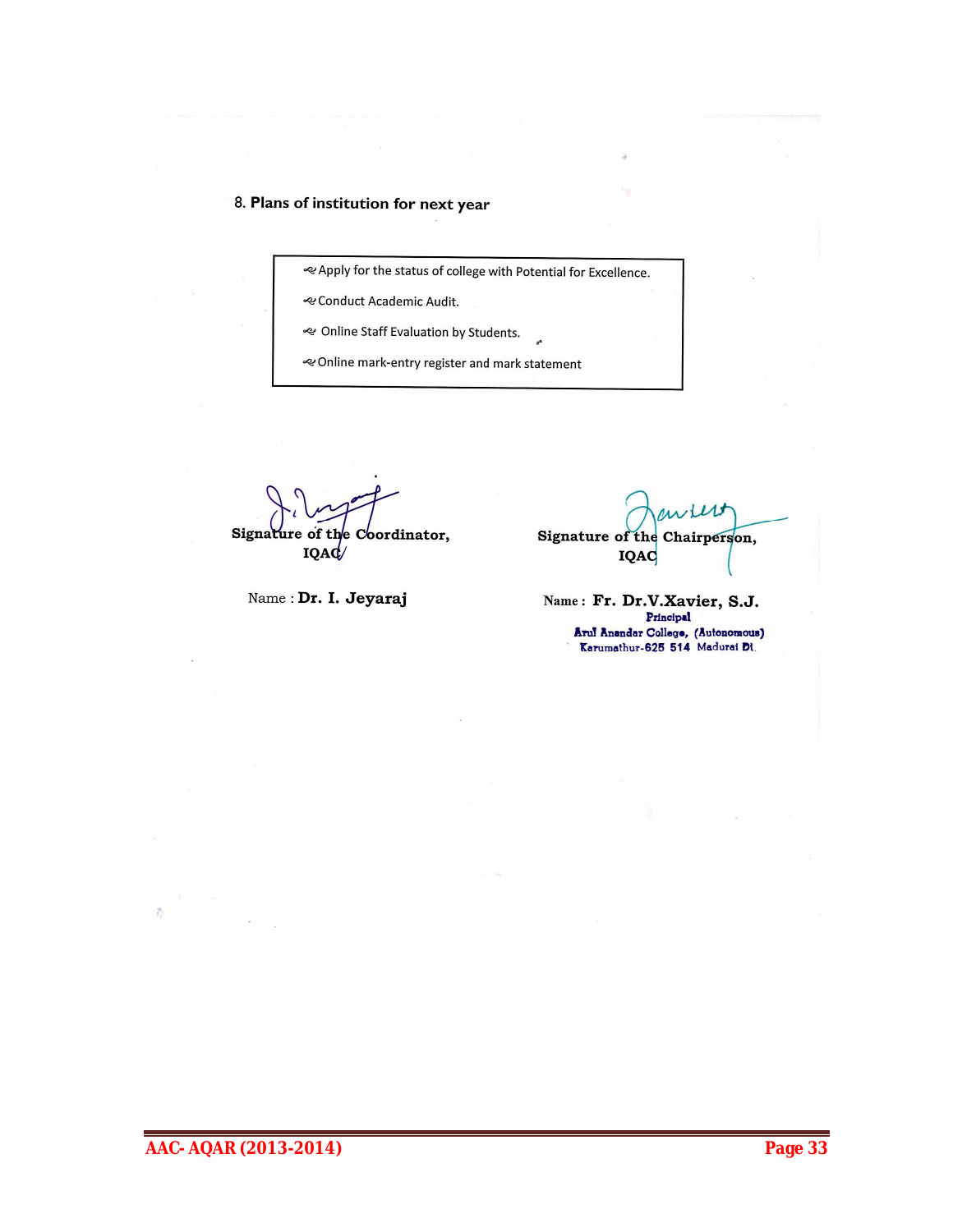## *Annexure I*

## **CALENDAR OF IQAC FOR THE YEAR 2013 – 2014**

| <b>Date</b>                               | <b>Activity</b>                                                                 |
|-------------------------------------------|---------------------------------------------------------------------------------|
| 26.06.2013                                | Documentation Committee Meeting                                                 |
| 19.07.2013                                | IQAC Meeting -Planning for the academic year 2013-14                            |
| 26.07.2013                                | Leadership Training programme for the Students<br>Secretaries & Representatives |
| 27.07.2013                                | Orientation Programme for the Teaching Staff                                    |
| 29.07.2013                                | <b>AQAR Committee Meeting</b>                                                   |
| 05.08.2013                                | <b>SSR Preparation Meeting</b>                                                  |
| 30.08.2013                                | <b>AQAR Committee Meeting</b>                                                   |
| 02.09.2013                                | Submission of Letter Of Intent (LOI) to NAAC                                    |
| 06.09.2013                                | <b>SSR Uploaded</b>                                                             |
| 26.09.2013                                | <b>AQAR Uploaded</b>                                                            |
| 18.11.2013                                | IQAC Meeting with the Teaching Staff                                            |
| 22.11.2013                                | IQAC Meeting with the Non Teaching Staff                                        |
| 28.11.2013                                | <b>NAAC Preparation Meeting</b>                                                 |
| 06.12.2013                                | IQAC Meeting with the Students                                                  |
| 12.12.2013                                | Release of 13th Issue of News Letter                                            |
| 05.02.2014                                | <b>Supplementary SSR Preparation</b>                                            |
| 12 <sup>th</sup> Feb to<br>14th Feb, 2014 | <b>NAAC Peer Team Visit</b>                                                     |
| 17 to 21<br>March, 2014                   | Staff Evaluation by Students                                                    |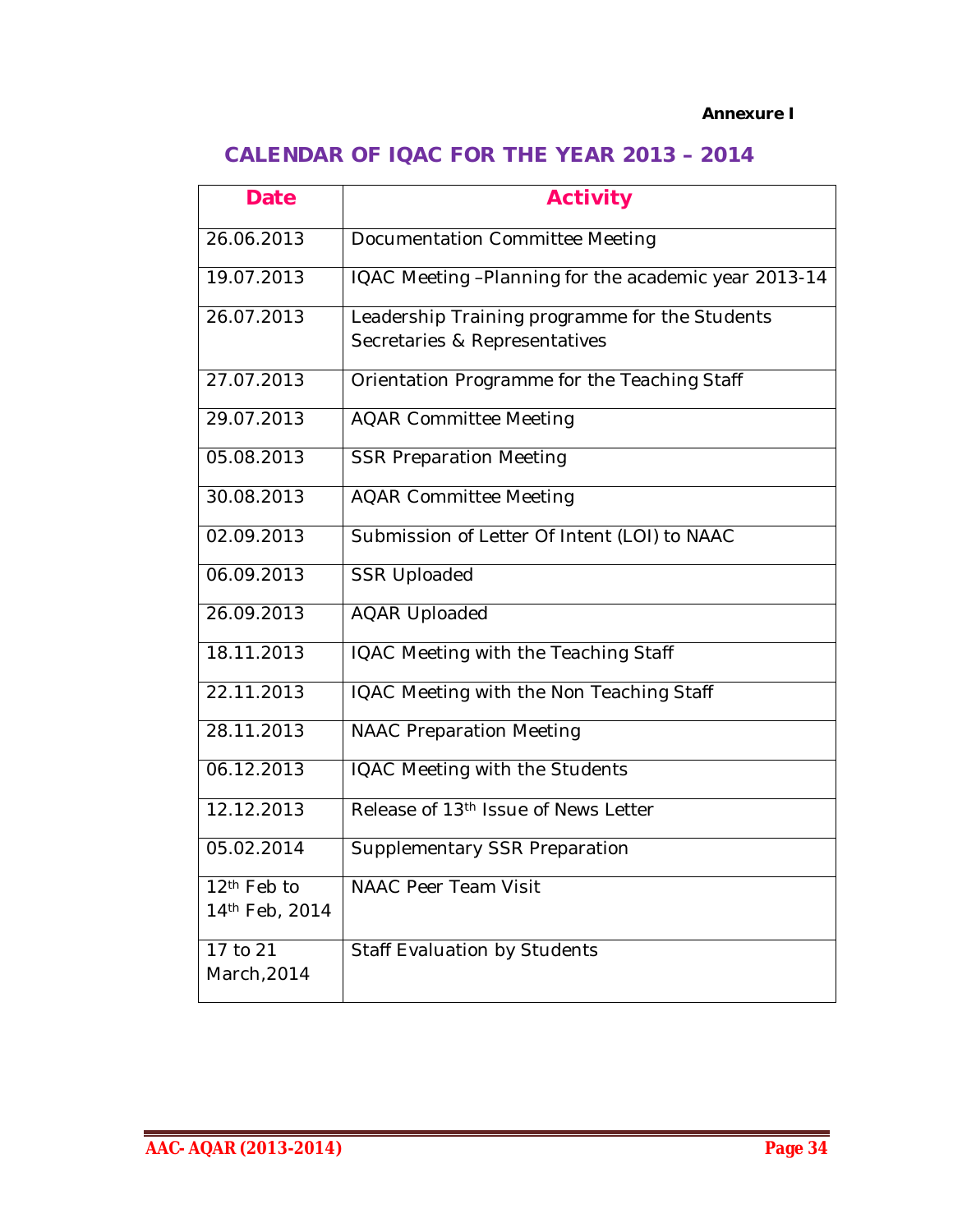The IQAC of Arul Anandar College conducted a systematic evaluation of twenty two Newly Recruited Staff members of both Aided and Self Financed courses by students. In order to pinpoint the areas to be given attention for quality teaching of the young faculty, the category wise dissatisfaction percentage was calculated and it is presented below.

| SI.No.          | <b>Areas</b>                                | <b>Overall Dissatisfaction</b><br>Percentage |
|-----------------|---------------------------------------------|----------------------------------------------|
| $\overline{1}$  | Is punctual to the class                    | $\overline{4.5}$                             |
| 2               | Is able to maintain discipline in the class | 18.1                                         |
| $\overline{3}$  | Comes prepared for the class                | 13.6                                         |
| $\overline{4}$  | Has clear knowledge in the subject          | 18.1                                         |
| $\overline{5}$  | Communicates well                           | 21.8                                         |
| 6               | Explains the concept clearly                | 22.2                                         |
| $\overline{7}$  | Clears the doubts                           | 24.9                                         |
| 8               | Encourages to ask questions                 | 23.3                                         |
| 9               | Is helpful to weaker students               | 26.4                                         |
| 10              | Takes classes without cancelling            | 9.1                                          |
| 11              | Completes syllabus on time                  | 9.1                                          |
| 12              | Sets a balanced question paper              | 18.7                                         |
| $\overline{13}$ | Makes the classes interactive               | 54.5                                         |
| 14              | Treats every student equally                | 22.2                                         |
| 15              | Returns valued answer script on time        | 4.5                                          |
| $\overline{16}$ | Is available to students in the department  | 25.4                                         |
| $\overline{17}$ | Encourages use of Library                   | 21.8                                         |
| $\overline{18}$ | Provides course material                    | 22.2                                         |
| 19              | Gives references for further study          | 63.6                                         |

## **Students Feedback on Staff Category wise Dissatisfaction Percentage**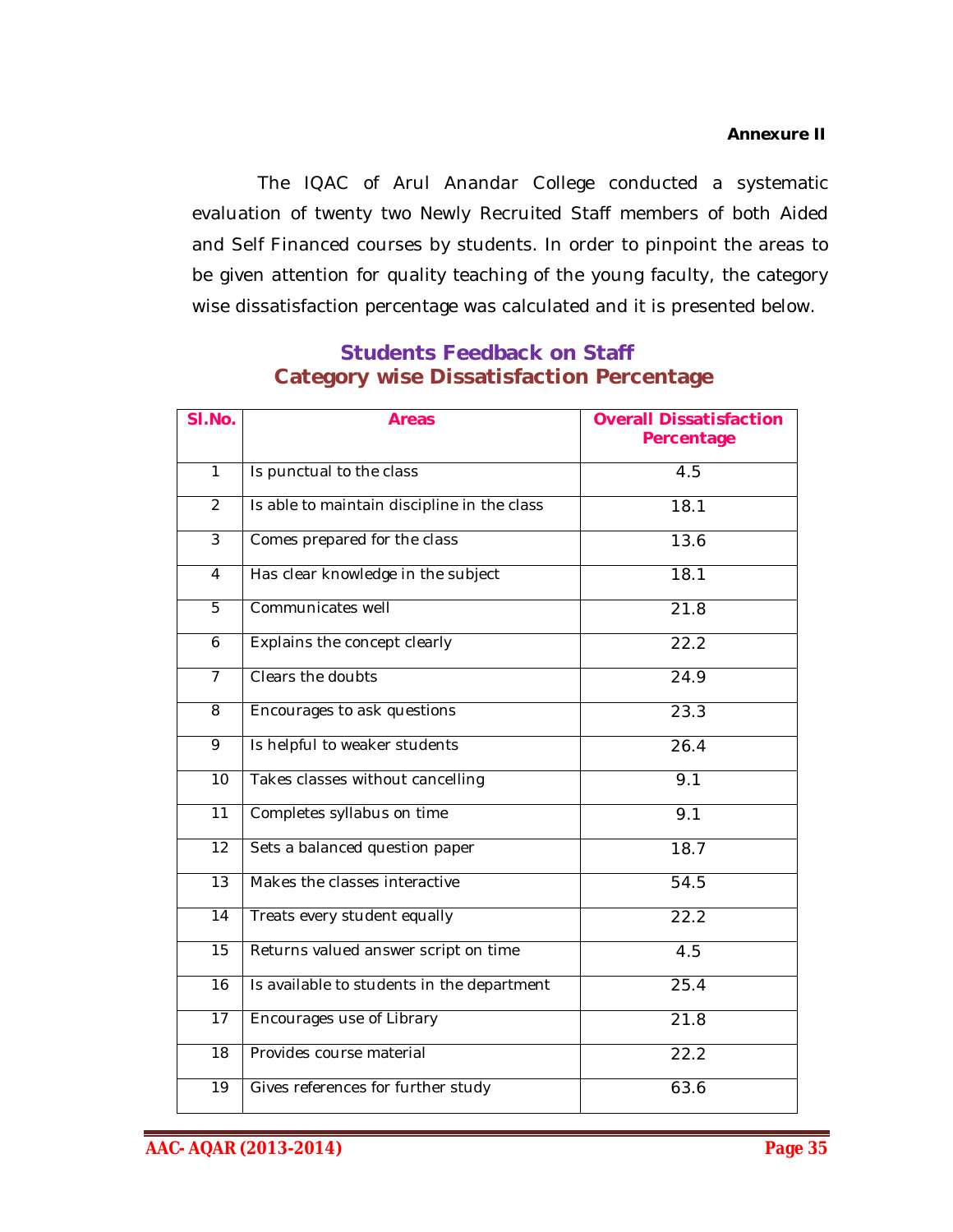| 20 | Uses creative methods of teaching      | 50.0 |
|----|----------------------------------------|------|
| 21 | Is friendly and easily approachable    | 50.0 |
| 22 | Enthuses to learn and creates interest | 22.7 |
| 23 | Engages students for full hour         | 13.6 |
| 24 | Does not victimize                     | 22.7 |
| 25 | Gives guidance for future              | 22.7 |

From the above analysis, IQAC has identified some areas to be given importance for further development like, giving reference for further study, making classes interactive, using creative method of teaching and friendly and easy approach, etc. These areas have been identified as thrust topic for further faculty development programmes. Apart from this, oral feedback is obtained from parents and Alumni.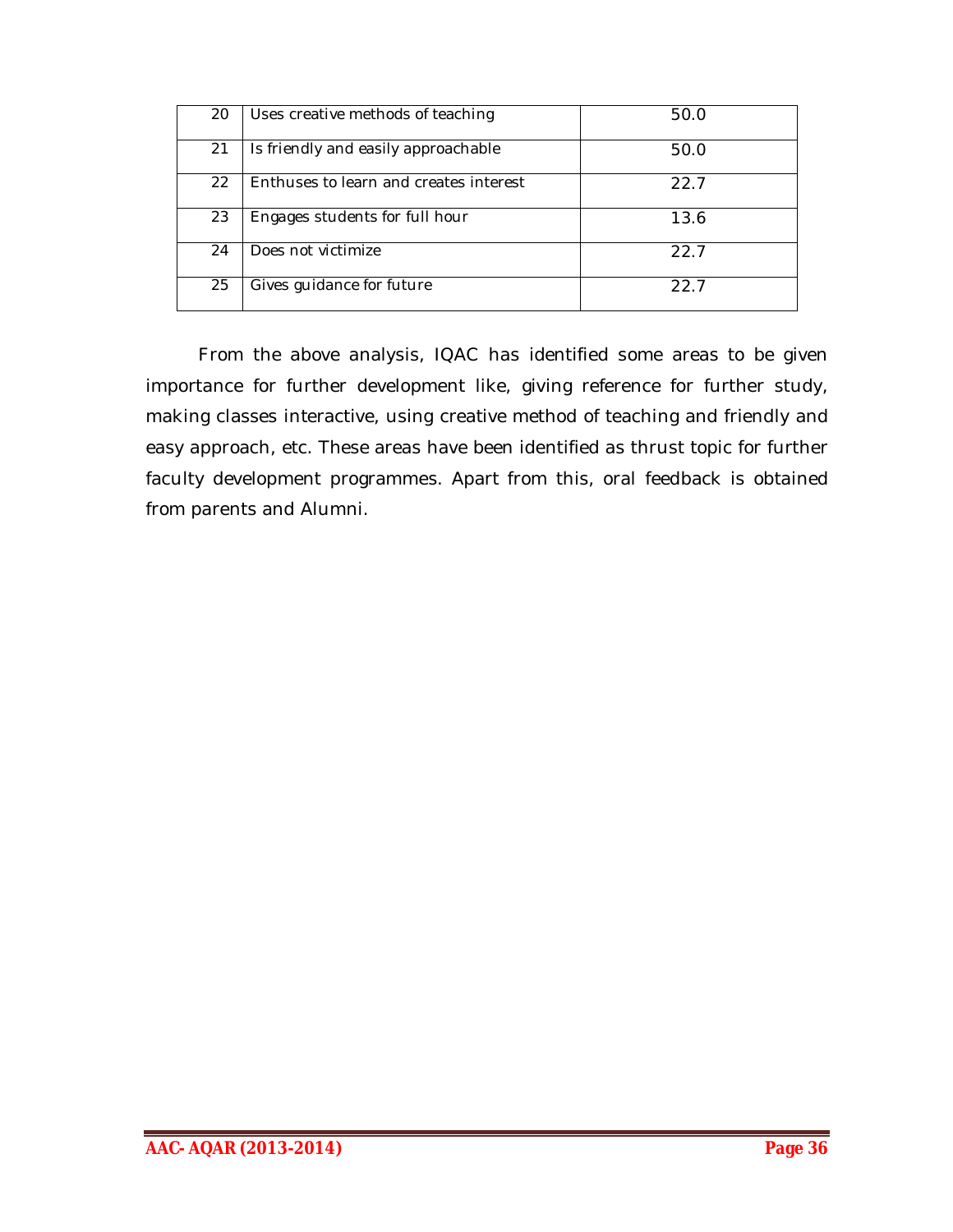## **BEST PRACTICES OF ARUL ANANDAR COLLEGE**

- Remedial classes are organized to help the slow learners to pass in their academic programmes.
- Preparation of power point units and creation of interactive classes along with the use of learning resources like the library and internet in an IT enabled campus makes learning pleasant and interesting.
- Special attention is paid to mentor care and student counselling in the context of gender relationships. Through constant mentoring and vigilant monitoring, the college nurtures the students to bloom into holistic persons.
- The second year and the third year students are identified and encouraged to register and undergo placement training.
- Industrial visits and tie-ups with manufacturers are arranged to expose the students during the semester vacation to develop their entrepreneurial skills.
- Greater attention is paid to Training in soft skills and career guidance and preparation for uniformed services has become a focused area.
- Teachers are motivated to become inspirational role models and are involved in the student progression to higher levels of excellence, enhancement and employability.
- Regular conduct of refresher and need based staff development programmes for the staff members are undertaken.
- Teacher assessment by the students is carried out once in three years.
- A comprehensive extension programme with the following components VETEX, RADAR, ACPR, ARISE and CCRG has revitalized the collegecommunity engagement.
- Maintenance of Clean and Green campus with a Bio-Gas Plant from Human Waste in the hostel makes a narration for environmental awareness.